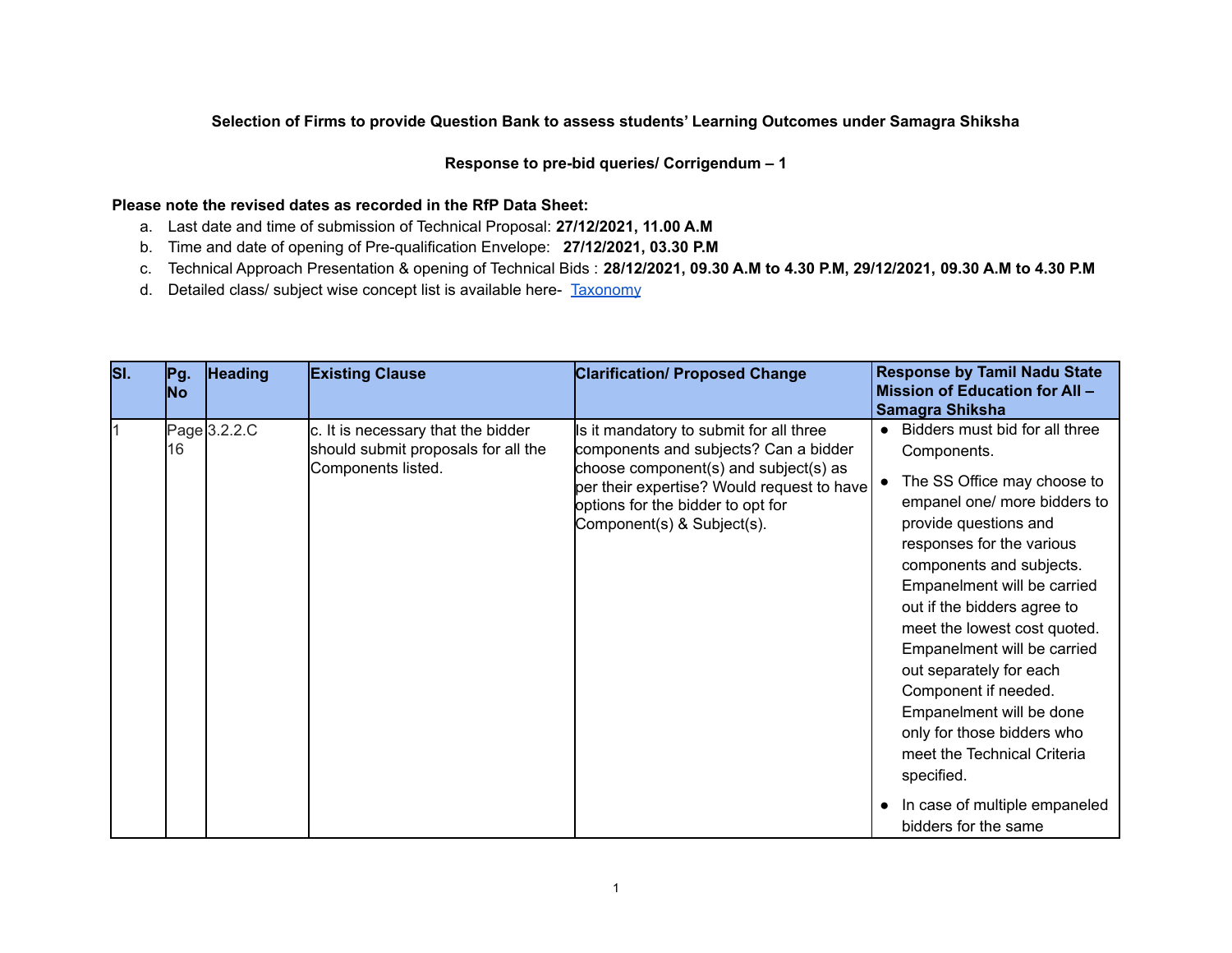|   |              |                                 |                                                                                                                                                                                                                                                                                              |                                                                                                                                                                                                                                                                                                                                                                                                                                                                       |                        | Component, the following<br>process shall be adopted:<br>Within a Component, for a<br>Subject, work shall be<br>allocated based on the quality<br>of the presentation and/ or the<br>sample questions provided by<br>the bidders for that Subject,<br>within that Component. |
|---|--------------|---------------------------------|----------------------------------------------------------------------------------------------------------------------------------------------------------------------------------------------------------------------------------------------------------------------------------------------|-----------------------------------------------------------------------------------------------------------------------------------------------------------------------------------------------------------------------------------------------------------------------------------------------------------------------------------------------------------------------------------------------------------------------------------------------------------------------|------------------------|------------------------------------------------------------------------------------------------------------------------------------------------------------------------------------------------------------------------------------------------------------------------------|
|   |              |                                 |                                                                                                                                                                                                                                                                                              |                                                                                                                                                                                                                                                                                                                                                                                                                                                                       |                        | The SS Office shall be the<br>final authority in the allocation<br>of work to the empanelled<br>bidders and such allocation<br>shall be solely at the discretion<br>of the SS Office, subject to the<br>point mentioned above.                                               |
| 2 | 13,          | Page Point 9                    | 9. The selected firm(s) should enter<br>the questions in the Question<br>Management tool/ specified format<br>like Excel or word document provided<br>by Samagra Shiksha.                                                                                                                    | Instead of the existing tools with the<br>Department can we also provide a<br>comprehensive solution with Automatic<br><b>Test Generator, Question Bank with</b><br>Solution, Remedial Content for addressing<br>the learning gaps, Assessment Platform<br>and real-time dashboards with analytics<br>basis the Topic, Concepts, Learning Gaps,<br>and Learning Outcomes. We would<br>recommend having Platform as a Service<br>(PaaS) inclusive of all the features. | $\bullet$<br>$\bullet$ | The bidder can demonstrate<br>such solutions at the time of<br>the presentation.<br>However, the scope of this bid<br>is limited to procurement of<br>questions, their answers and<br>the rationale for the options<br>provided.                                             |
| 3 | 15,<br>3.2.4 | Page Other<br><b>Guidelines</b> | 2. The School Education Department<br>will own the IP Rights of the<br>Questions and Answers bank<br>provided by the chosen Bidder as part and Adaptive and the rights for any<br>of the project. The content provided<br>cannot be replicated, sold or<br>circulated to other public forums | As a company, we hold an international<br>patent for our assessment content and<br>learning solutions which is Personalised<br>patents cannot be transferred to other<br>parties. In view of the same, we request to<br>kindly revisit the requirement of<br>transferring the IPR along with Content. As                                                                                                                                                              | $\bullet$<br>$\bullet$ | The questions and solutions<br>provided will be owned by the<br>department.<br>There should be no copyright<br>infringement claim placed<br>upon the department                                                                                                              |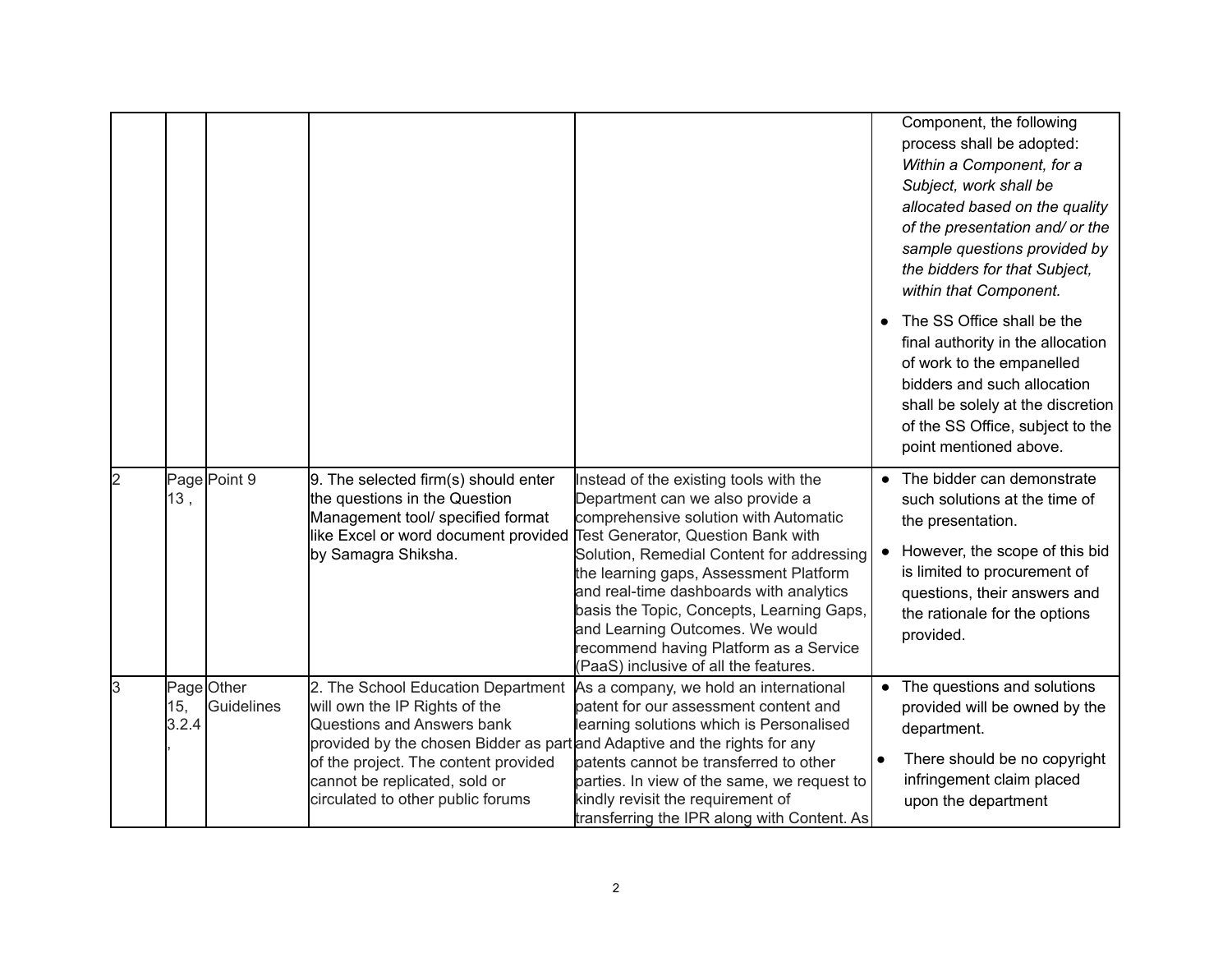|   |                                  |                                                                        | without prior permission of Samagra<br>Shiksha.<br>3. Samagra Shiksha will reserve the<br>right to translate the content to any<br>other language as required by the<br>Department.                                                                                                                                                                | a practice in the industry usage rights can<br>be transferred to the department and<br>Usage Data to the department at the end<br>of the project period. Moreover, as a<br>company, we would not be interested in<br>transferring the IPR which has been built<br>across years with millions of man-hour<br>efforts from academic, behavioral, and<br>data scientists. | $\bullet$<br>$\bullet$ | The questions and solutions<br>provided will be owned by the<br>department.and can be<br>translated to any language as<br>required.<br>The questions and solutions<br>provided will be owned by the<br>department for at least 3 years<br>after the date of receipt of final<br>payment by the bidders. After<br>this period, the bidders shall<br>be free to use the content. |
|---|----------------------------------|------------------------------------------------------------------------|----------------------------------------------------------------------------------------------------------------------------------------------------------------------------------------------------------------------------------------------------------------------------------------------------------------------------------------------------|------------------------------------------------------------------------------------------------------------------------------------------------------------------------------------------------------------------------------------------------------------------------------------------------------------------------------------------------------------------------|------------------------|--------------------------------------------------------------------------------------------------------------------------------------------------------------------------------------------------------------------------------------------------------------------------------------------------------------------------------------------------------------------------------|
| 4 | Page <sub>3.1</sub><br>No.<br>11 |                                                                        | The State School Education<br>Department will roll out the student<br>assessments at scale in all<br>government schools through the<br>network of Hi-Tech computer labs.                                                                                                                                                                           | We request the department to clarify the<br>scope during the large-scale deployment.<br>It is recommended to conduct the<br>assessments through the Web/ Mobile<br>App with features to schedule and conduct<br>the assessments online in computer labs<br>along with real-time analysis and reports<br>for the stakeholders.                                          |                        | The department has hi-tech<br>labs in schools across TN.<br>These labs will be used to<br>administer the questions.<br>The scale of deployment will<br>not have any bearing on the<br>scope of work for this tender.                                                                                                                                                           |
| 5 | 5G:                              | Form Summary of<br>Costs                                               | Total number of Questions per Class<br>(column 6)                                                                                                                                                                                                                                                                                                  | The costing is computed in terms of the<br>number of concepts, should be in terms of<br>questions as per the annexure provided.                                                                                                                                                                                                                                        | $\bullet$              | The costing will be on a<br>"per-question" basis.                                                                                                                                                                                                                                                                                                                              |
| 6 |                                  | Submission,<br>Receipt and<br>Opening of<br>Proposals<br>(Sec 1.2.5.1) | The firm should submit their<br>proposals for Components A, B, C as<br>broadly specified here and detailed<br>under Section 3.<br>Provision of question bank with<br>answers for Classes 6-12 by<br>concepts specified in the taxonomy<br>listed in Annexure 1. The questions<br>provided must align with the SCERT,<br>Tamil Nadu State syllabus. | Are firms allowed to submit proposals for 1<br>or 2 components out of all the three<br>components, or is it expected that all<br>participating firms submit proposals for all<br>three components?                                                                                                                                                                     |                        | • Refer response in Qn. 1.                                                                                                                                                                                                                                                                                                                                                     |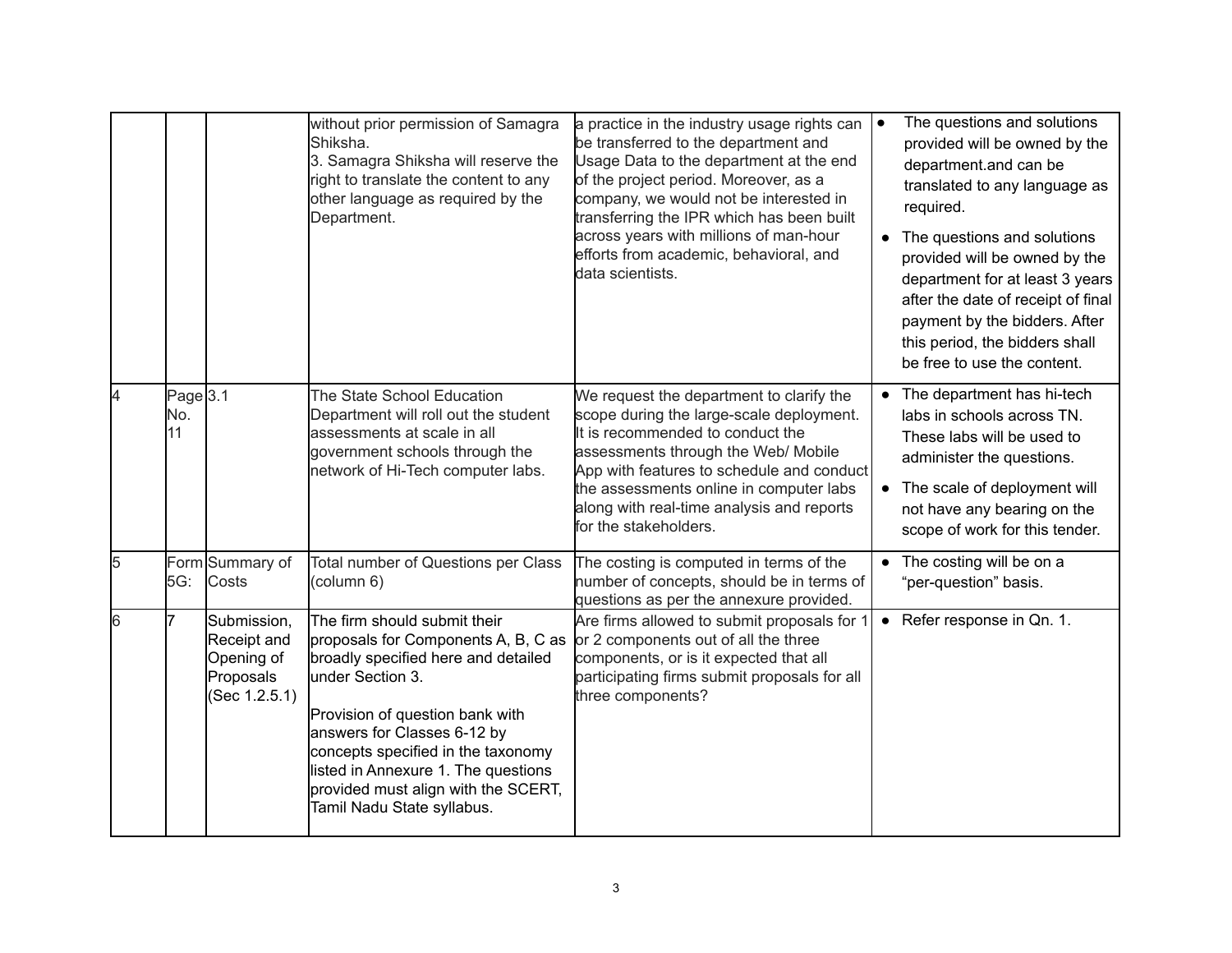|    |           |                                                                                                                        | Component A: Class 6-8<br>1.<br>$\overline{2}$ .<br>Component B: Class 9-10<br>Component C: Class 11-12<br>3.                                                                                                                                                                                                                                                                                                                                                                                                              |                                                                                                                                                                                                                                                                                                                                                                                                                                                                                                                                                 |                                                                                                                                                                                                                                                                                                                                                                                                                                                                                                                                                                            |
|----|-----------|------------------------------------------------------------------------------------------------------------------------|----------------------------------------------------------------------------------------------------------------------------------------------------------------------------------------------------------------------------------------------------------------------------------------------------------------------------------------------------------------------------------------------------------------------------------------------------------------------------------------------------------------------------|-------------------------------------------------------------------------------------------------------------------------------------------------------------------------------------------------------------------------------------------------------------------------------------------------------------------------------------------------------------------------------------------------------------------------------------------------------------------------------------------------------------------------------------------------|----------------------------------------------------------------------------------------------------------------------------------------------------------------------------------------------------------------------------------------------------------------------------------------------------------------------------------------------------------------------------------------------------------------------------------------------------------------------------------------------------------------------------------------------------------------------------|
| 17 | 13        | Work -<br>Question and<br><b>Answer Bank</b><br>Content<br>(Point #11)                                                 | 3.2.1 Scope of The answers explanation can be<br>provided in video format with Tamil<br>and English audio wherever needed<br>by the selected firm(s).                                                                                                                                                                                                                                                                                                                                                                      | Are there any limits or conditions to be<br>followed with respect to the minimum<br>number of questions for which video<br>solutions need to be provided out of the<br>overall total number of questions?                                                                                                                                                                                                                                                                                                                                       | Bidders are strongly encouraged<br>to share videos also as it will help<br>children in the long term. It will<br>also give the department a more<br>comprehensive understanding of<br>the bidder's capabilities in the<br>given space.<br>Please note that these videos do                                                                                                                                                                                                                                                                                                 |
|    |           |                                                                                                                        |                                                                                                                                                                                                                                                                                                                                                                                                                                                                                                                            |                                                                                                                                                                                                                                                                                                                                                                                                                                                                                                                                                 | not bear any points in evaluation.                                                                                                                                                                                                                                                                                                                                                                                                                                                                                                                                         |
| 8  | 12        | Work -<br>Question and<br>Content<br>(Point #5)                                                                        | 3.2.1 Scope of The Questions and Answer bank<br>should be indigenously prepared by<br>the Selected firm(s) and must not<br>Answer Bank lead to infringement of copyrights of<br>any other third party.                                                                                                                                                                                                                                                                                                                     | Clarification that once the questions are<br>created and submitted to the Government<br>of Tamilnadu, whether those questions can<br>be used to assess students who are<br>enrolled for various courses in our own<br>firm?                                                                                                                                                                                                                                                                                                                     | Refer to response to Qn. 3.                                                                                                                                                                                                                                                                                                                                                                                                                                                                                                                                                |
| 9  | 17,<br>25 | $5.1.3 -$<br>Proposal<br>Evaluation -<br>Project Team.<br>Form 5E -<br>Curriculum<br>Vitae of<br>Professional<br>Staff | <b>Qualification and Professional</b><br>Experience of Key Personnel:<br>Points will be awarded in respect to<br>CV and profile furnished for the<br>proposed key personnel to be<br>deployed on the project with relevant<br>experience across Academic and<br>Component.<br>Academic Resource Persons:<br>Education Qualifications - 10.<br>1.<br>Education sector experience - 10.<br>2.<br>Prior experience of working with<br>3.<br>Government of Tamil Nadu<br>preferable Government school<br>students - 10 points. | With reference to the composition of our<br>Academic Team, our firm has a high<br>number of academic experts from different<br>subjects who work with us both on Full<br>Time Basis and few faculty members<br>additionally on Part Time Basis. During the<br>course of submission of proposal, For<br>Form 5E and other relevant places of the<br>technology resource persons for each tender, can we have both part time and full<br>time members of staff forming a part of the<br>Academic Team In the process of creation<br>of questions. | • Yes. However, the project<br>progress will need to be as per<br>the agreed timelines and quality<br>of work will be the responsibility<br>of the bidder. If at any point it is<br>seen that the quality or<br>timelines are slipping, the SS<br>Office reserves the right to<br>require the bidder to deploy full<br>time staff, change the staff to a<br>higher quality and may also<br>include a mandate of on-site<br>deployment. Therefore, it is in<br>the interest of the bidder to<br>adhere to the highest standards<br>of quality and to stick to<br>timelines. |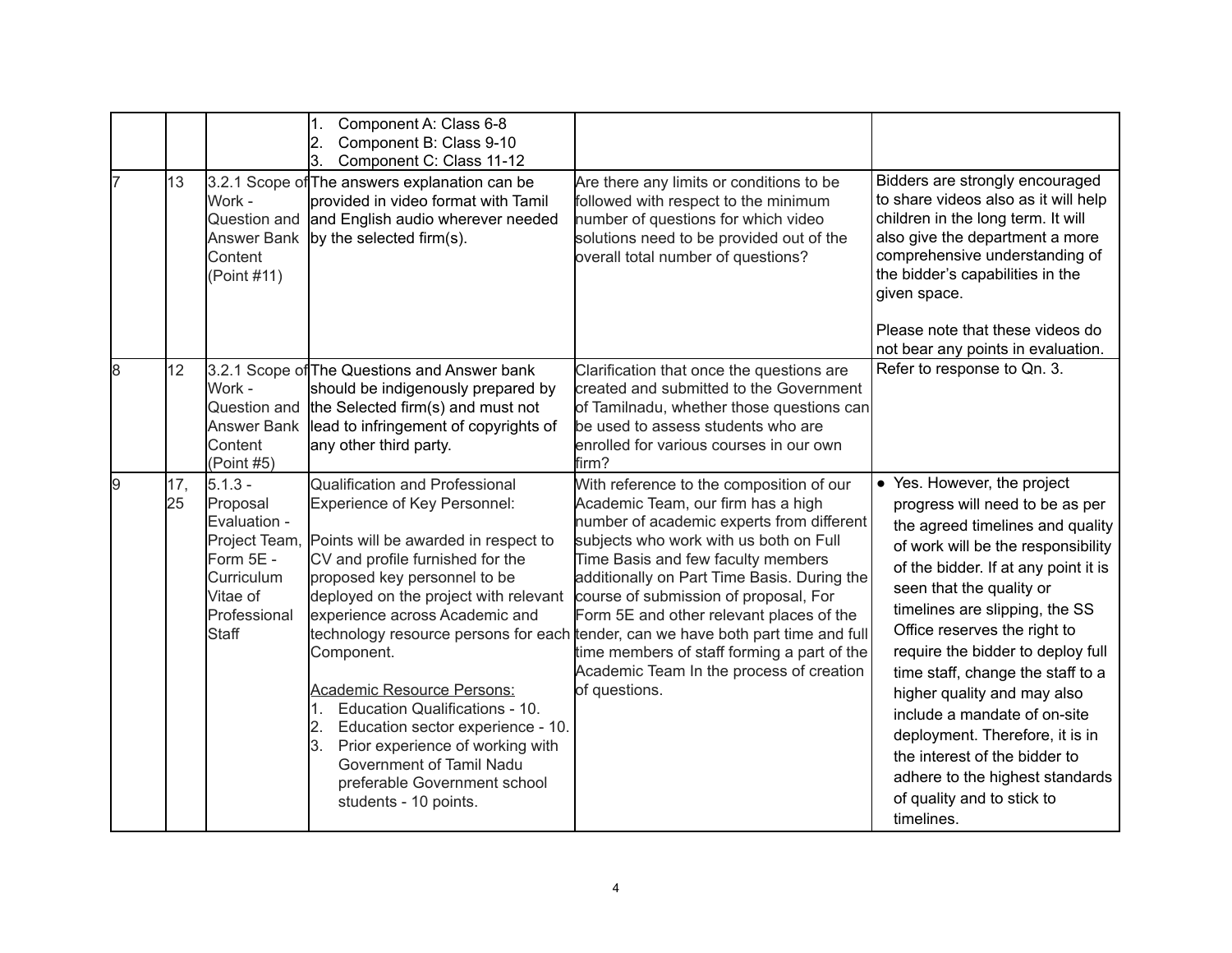|                 |                                                                                                                        | Involvement in similar projects -<br>4.                                                                                                                                                                                                                                                                                                                                                                                                                                                                                                                                                                                                                                                      |                                                                                                                                                                                                                                                                             |                                                                                                                                                                                                                                                                                                                                                                                                                                                                                                                                                                                                                                                                                                                                                                                                                                                                                                                                                     |
|-----------------|------------------------------------------------------------------------------------------------------------------------|----------------------------------------------------------------------------------------------------------------------------------------------------------------------------------------------------------------------------------------------------------------------------------------------------------------------------------------------------------------------------------------------------------------------------------------------------------------------------------------------------------------------------------------------------------------------------------------------------------------------------------------------------------------------------------------------|-----------------------------------------------------------------------------------------------------------------------------------------------------------------------------------------------------------------------------------------------------------------------------|-----------------------------------------------------------------------------------------------------------------------------------------------------------------------------------------------------------------------------------------------------------------------------------------------------------------------------------------------------------------------------------------------------------------------------------------------------------------------------------------------------------------------------------------------------------------------------------------------------------------------------------------------------------------------------------------------------------------------------------------------------------------------------------------------------------------------------------------------------------------------------------------------------------------------------------------------------|
|                 |                                                                                                                        | 5.                                                                                                                                                                                                                                                                                                                                                                                                                                                                                                                                                                                                                                                                                           |                                                                                                                                                                                                                                                                             |                                                                                                                                                                                                                                                                                                                                                                                                                                                                                                                                                                                                                                                                                                                                                                                                                                                                                                                                                     |
|                 |                                                                                                                        | Technology Team:                                                                                                                                                                                                                                                                                                                                                                                                                                                                                                                                                                                                                                                                             |                                                                                                                                                                                                                                                                             |                                                                                                                                                                                                                                                                                                                                                                                                                                                                                                                                                                                                                                                                                                                                                                                                                                                                                                                                                     |
|                 |                                                                                                                        | 1. Project Manager - 8.                                                                                                                                                                                                                                                                                                                                                                                                                                                                                                                                                                                                                                                                      |                                                                                                                                                                                                                                                                             |                                                                                                                                                                                                                                                                                                                                                                                                                                                                                                                                                                                                                                                                                                                                                                                                                                                                                                                                                     |
|                 |                                                                                                                        | Database Developer - 7.                                                                                                                                                                                                                                                                                                                                                                                                                                                                                                                                                                                                                                                                      |                                                                                                                                                                                                                                                                             |                                                                                                                                                                                                                                                                                                                                                                                                                                                                                                                                                                                                                                                                                                                                                                                                                                                                                                                                                     |
| 10<br>17,<br>25 | $5.1.3 -$<br>Proposal<br>Evaluation -<br>Project Team,<br>Form 5E -<br>Curriculum<br>Vitae of<br>Professional<br>Staff | Qualification and Professional<br><b>Experience of Key Personnel:</b><br>Points will be awarded in respect to<br>CV and profile furnished for the<br>proposed key personnel to be<br>deployed on the project with relevant<br>experience across Academic and<br>technology resource persons for each<br>Component.<br><b>Academic Resource Persons:</b><br>Education Qualifications - 10.<br>5.<br>Education sector experience - 10.<br>l6.<br>Prior experience of working with<br>Government of Tamil Nadu<br>preferable Government school<br>students - 10 points.<br>Involvement in similar projects -<br>8.<br>5.<br>Technology Team:<br>Project Manager - 8.<br>Database Developer - 7. | With reference to the submission of the<br>CV of the Academic Team members, is<br>there overlap allowed for same Academic<br>Expert, example Science Subject, to be<br>part of 2 different components like<br>Secondary (Class 9-10) and Higher<br>Secondary (Class 11-12). | • The bidders should note that<br>this work will have a long-term<br>impact on the quality of<br>education/assessment of<br>children. Therefore, quality of<br>work done is of the highest<br>importance and shall be the<br>constant requirement of the SS<br>Office. The responses provided<br>below are in this context.<br>• Yes. The bidders can utilize<br>overlapping Academic Experts.<br>However, the responses as per<br>Qn. 9 shall apply.<br>• Further, in case it is seen that<br>the quality of output provided or<br>the adherence to timelines is<br>seen to be slacking, the SS<br>Office reserves the right to<br>direct that the bidder provides<br>separate, non-overlapping<br>academic staff or similar or<br>better qualifications and<br>experience.<br>• If it is seen that the bidder is<br>sharing a set of questions that<br>are not adequately thought<br>through, or seem to be taken<br>from some existing database, |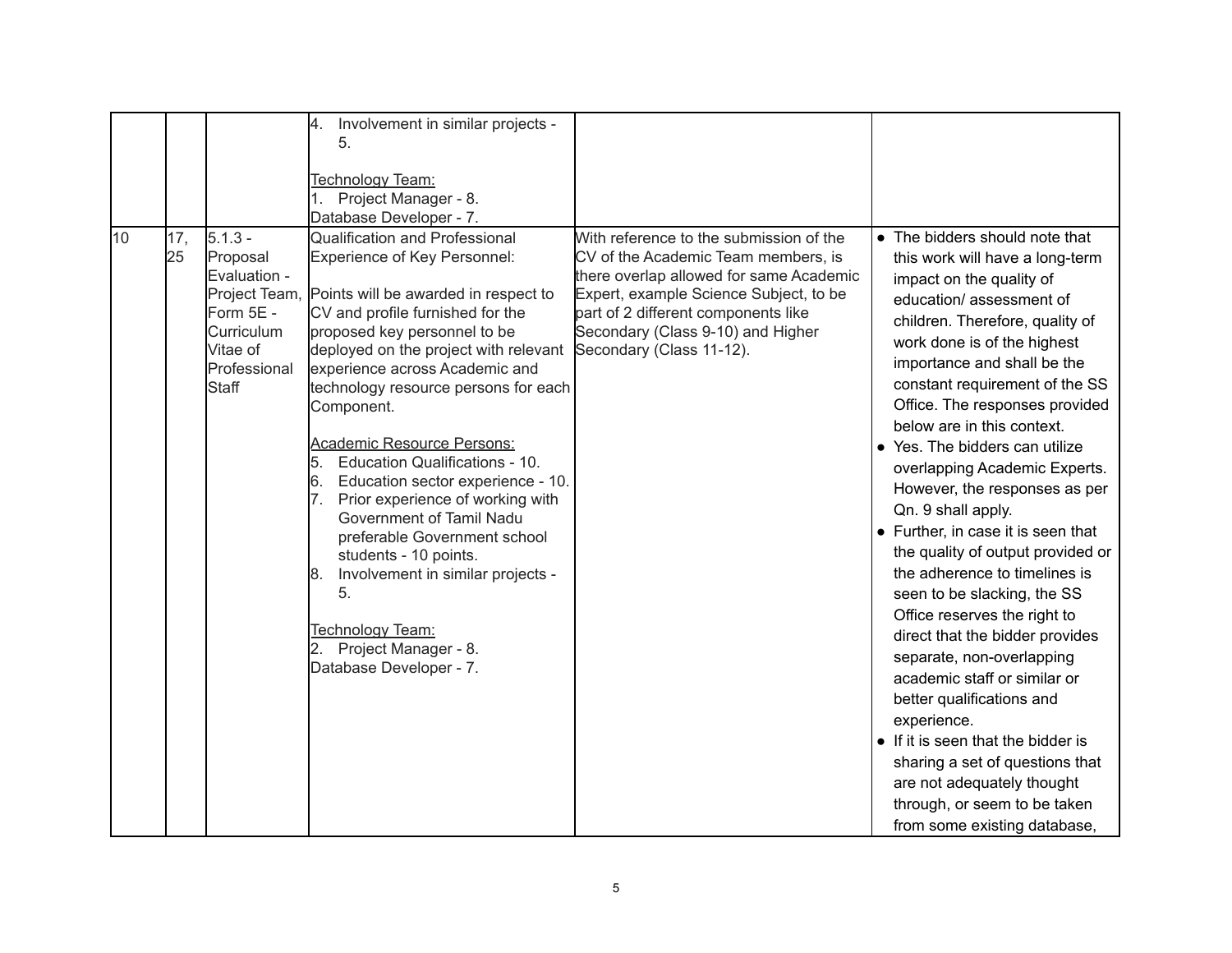|    |              |                                                               |                                                                                                                                                                                                                                              |                                                                                                                                                                                                                                                                                                                                                                                                                                                                                                                | or trivial changes are made in<br>the wording to make the<br>questions seem unique, the SS<br>Office reserves the right to<br>direct the bidder to change<br>these questions; and<br>additionally impose penalties as<br>specified for the ensuing<br>delays. |
|----|--------------|---------------------------------------------------------------|----------------------------------------------------------------------------------------------------------------------------------------------------------------------------------------------------------------------------------------------|----------------------------------------------------------------------------------------------------------------------------------------------------------------------------------------------------------------------------------------------------------------------------------------------------------------------------------------------------------------------------------------------------------------------------------------------------------------------------------------------------------------|---------------------------------------------------------------------------------------------------------------------------------------------------------------------------------------------------------------------------------------------------------------|
| 11 | $26 -$<br>36 | 5H                                                            | Forms 5F, 5G, Column 4 - Number of Concepts.<br>Column 6 - Total Number of<br>Questions per Class.<br>Column 7 - Costing Details (Rate per<br>Question in Rs.).                                                                              | With Respect to the Tabular column in<br>Form 5F, 5G & 5H, column 6 heading<br>reads as "Total Number of Questions Per<br>Class" but the Value Mentioned in Column<br>6 is a summation of Column 4 which is<br>Number of Concepts Per Class. Kindly<br>clarify whether Column 6 Title should be<br>read as Total Number of Questions per<br>class or Total Number of Concepts Per<br>Class. Accordingly kindly also clarify<br>whether column 7 should be read as Rate<br>per question or Rate per Concept. .? | • Modified. Please refer to<br>Annexure 1 to this document.                                                                                                                                                                                                   |
| 12 |              | Annexure 1                                                    |                                                                                                                                                                                                                                              | The tender document mentions the<br>Availability of Annexure 1 which will list<br>taxonomy and concept detail for all the<br>components based on which the Content<br>Development Process will take place. It is<br>not available as part of the Main Tender<br>Document. How can we avail of the same?                                                                                                                                                                                                        | • Please refer to attached PDF<br>file (Taxonomy).                                                                                                                                                                                                            |
| 13 | 5, 16 Pre    | Qualification<br>Criteria (Sec<br>$1.2.1.5$ ) -<br>Evaluation | #3: Bidders should have a minimum<br>average income/revenue of at least<br>four financial years (FY 17-18, FY<br>Points #3 and 18-19, FY 19-20, FY20-21).<br>Criteria - Firm Sec 5.1.3.: Audited Balance Sheet<br>indicating Annual Turnover | Criterion 3: that criterion 1 in the same<br>section allows 3-year old firms to<br>Rs. 1.0 crore (audited) in the previous participate, can the revenue requirement<br>of Rs. 1 crore minimum be restricted to the<br>3 years of FY 18-19, FY 19-20 and FY<br>20-21 ? Even for 6-7 year old firms like us,<br>it usually takes 3-4 years for revenue to<br>pick up to that level, and the last 3 years                                                                                                         | Pre-Qual, Criterion 3:<br>• Bidders should have a<br>minimum average income/<br>revenue of at least Rs. 1 crore<br>(audited) in any three of the<br>past four financial years (FY<br>17-18, FY 18-19, FY 19-20,                                               |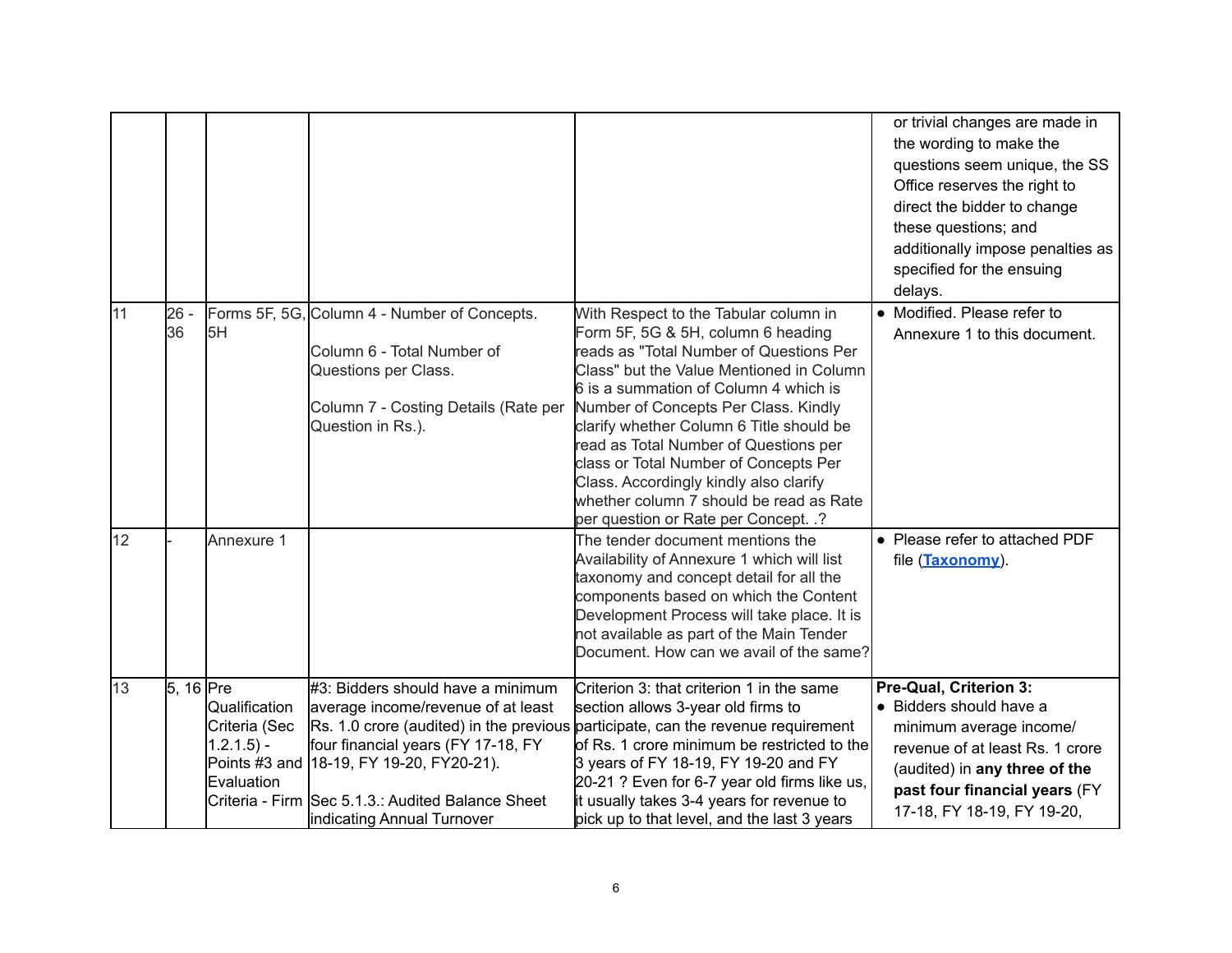|    |   | Level<br>Qualification<br>(Sec 5.1.3)                               | certified by Statutory Auditor to<br>be attached. Average turnover in last<br>four financial year, Rs.:<br>$1-5$ crores $-2$ .<br>2.<br>$5-10$ crores $-3$ .<br>10 crores & above $-5$ .                                                                                     | being more than 1 crore would show<br>enough consistency.<br>Similarly in evaluation criteria (5.1.3),<br>average of the last 3 years may be<br>considered.                                                                                                                                                                                                                                                | FY20-21). For FY 20-21, if<br>audited statements are not<br>available, provisional<br>statements may be provided.<br><b>Firm Level Qualifications: Point</b><br>1:<br>• Average turnover in any three<br>of the last four financial years:<br>a. $1$ to $\leq$ 5 crores: 2 points<br>5 to <= 10 crores: 3 points<br>b.<br>c. $>$ 10 crores: 5 points                                                                                                                                                                                         |
|----|---|---------------------------------------------------------------------|------------------------------------------------------------------------------------------------------------------------------------------------------------------------------------------------------------------------------------------------------------------------------|------------------------------------------------------------------------------------------------------------------------------------------------------------------------------------------------------------------------------------------------------------------------------------------------------------------------------------------------------------------------------------------------------------|----------------------------------------------------------------------------------------------------------------------------------------------------------------------------------------------------------------------------------------------------------------------------------------------------------------------------------------------------------------------------------------------------------------------------------------------------------------------------------------------------------------------------------------------|
| 14 | 5 | Pre<br>Qualification<br>Criteria (Sec<br>$1.2.1.5$ ) -<br>Points #5 | Over the last five years, the firm<br>should have provided at least two<br>assessment related projects of<br>minimum size of Rs. 50 Lakhs for<br>large scale education and skill<br>development projects for government,<br>government agencies or multilateral<br>agencies. | Criterion 5: Foundations should also be<br>included along with multilateral agencies<br>since they often fund projects (that may be<br>implied but would request for it to be<br>explicit);<br>For entities which do assessment through<br>individual participation, it may be<br>considered that a large-scale project with<br>individual participation adding to Rs. 50<br>lakh will also be considered. | • Inclusion of Foundations is<br>agreed to.<br>Pre - Qual, Criterion 5 modified<br>as follows:<br>• Over the last five years (FY<br>17-18 to FY 21-22), the firm<br>should have completed at least<br>two assessment related<br>projects of minimum size of Rs.<br>50 Lakhs (excluding GST) for<br>large scale education and skill<br>development projects for<br>government, government<br>agencies or multilateral<br>agencies or foundations.<br>• The clause on individual<br>participation adding up to Rs.<br>50 lakh is not accepted. |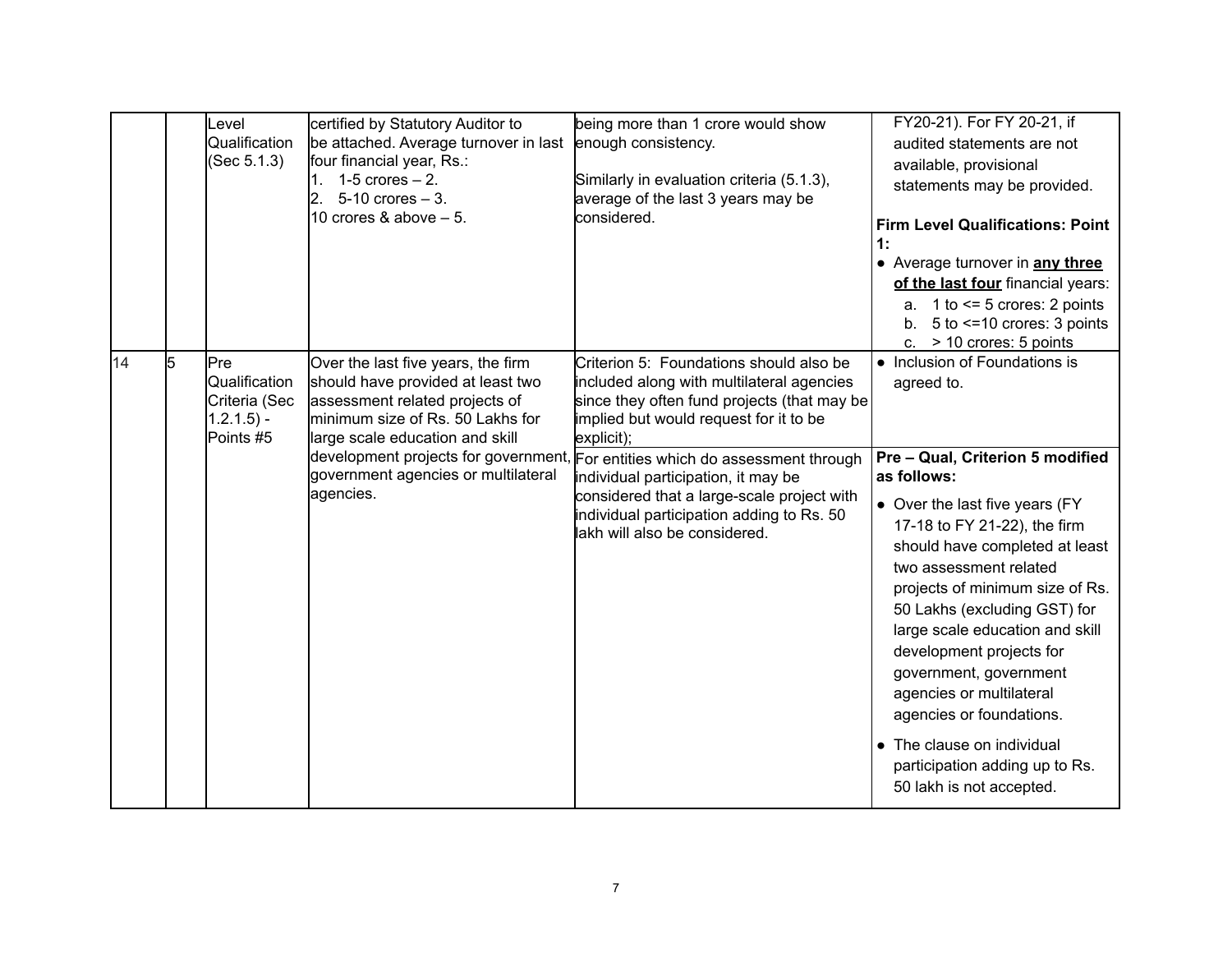|    |    |                                                                            |                                                                                                                                                                                                                                                                                                                                                                                         | Alternatively, scale could be seen through<br>the number of participants (e.g. 5000<br>teachers) since that plays an important<br>role in assessment data analytics, more<br>than revenue.                                                                                                                                                                                      | No change.                                                                                                                                                                                                                                                                            |
|----|----|----------------------------------------------------------------------------|-----------------------------------------------------------------------------------------------------------------------------------------------------------------------------------------------------------------------------------------------------------------------------------------------------------------------------------------------------------------------------------------|---------------------------------------------------------------------------------------------------------------------------------------------------------------------------------------------------------------------------------------------------------------------------------------------------------------------------------------------------------------------------------|---------------------------------------------------------------------------------------------------------------------------------------------------------------------------------------------------------------------------------------------------------------------------------------|
| 15 | l5 | <b>Pre</b><br>Qualification<br>Criteria (Sec<br>$1.2.1.5$ ) -<br>Points #6 | The Bidder should have done at least Criterion 6:<br>5 projects out of which at least one<br>being a Government project with<br>subject-specific assessments for<br>students in at least one grade for<br>each Component detailed below<br>within the last 3 years.                                                                                                                     | This mentions "subject-specific<br>assessments for students". However,<br>assessments could be taken by a teacher<br>or a student or a teacher for improving<br>their learning with the student (the end<br>beneficiary is the student, but it can take<br>different routes); therefore we request for<br>this to be "subject-specific assessments<br>for students / teachers". | Modified to:<br>• The Bidder should have done at<br>least 5 projects out of which at<br>least one being a Government<br>project with subject-specific<br>assessments for students/<br>teachers in at least one grade<br>for each Component detailed<br>below within the last 3 years. |
| 16 | 16 | Evaluation<br>Criteria (Sec<br>5.1.3)                                      | Sec 5.1.3 (Firm Level Qualification<br>#1).: Audited Balance Sheet<br>indicating Annual Turnover<br>certified by Statutory Auditor to<br>be attached. Average turnover in last<br>four financial year, Rs.:<br>1. 1-5 crores - 2.<br>$2.5 - 10$ crores $-3.$<br>10 crores & above $-5$ .                                                                                                | As already mentioned, average revenue<br>criterion (1) may be considered for 3 years<br>rather than 4, since companies take time<br>to grow and the last 3 years will show<br>enough consistency.                                                                                                                                                                               | • Refer to response in Qn. 13.                                                                                                                                                                                                                                                        |
| 17 | 17 | Evaluation<br>Criteria (Sec<br>5.1.3)                                      | Sec 5.1.3. (Firm Level Qualification<br>$#2$ :<br>Public Sector Experience: Over the<br>last 5 years, the firm should have<br>provided assessment related services even pro bono in nature. So the<br>to the government, government<br>agencies or multilateral agencies in<br>area of public sector in India,<br>preferably Tamil Nadu State<br>Governments or Government<br>Agencies. | Public sector experience (criterion 2):<br>Some of the deepest or most<br>path-breaking public sector projects tend<br>to be small in revenue and sometimes<br>department may consider removing the<br>revenue point for this criterion and base it<br>on the number of projects with actual<br>involvement of State or Central<br>government agencies.                         | The criterion is modified as<br>follows:<br>• Over the last 5 years (FY 16-17<br>to FY 20-21), the firm should<br>have provided assessment<br>related services to the<br>government, government<br>agencies or multilateral<br>agencies or foundations.                               |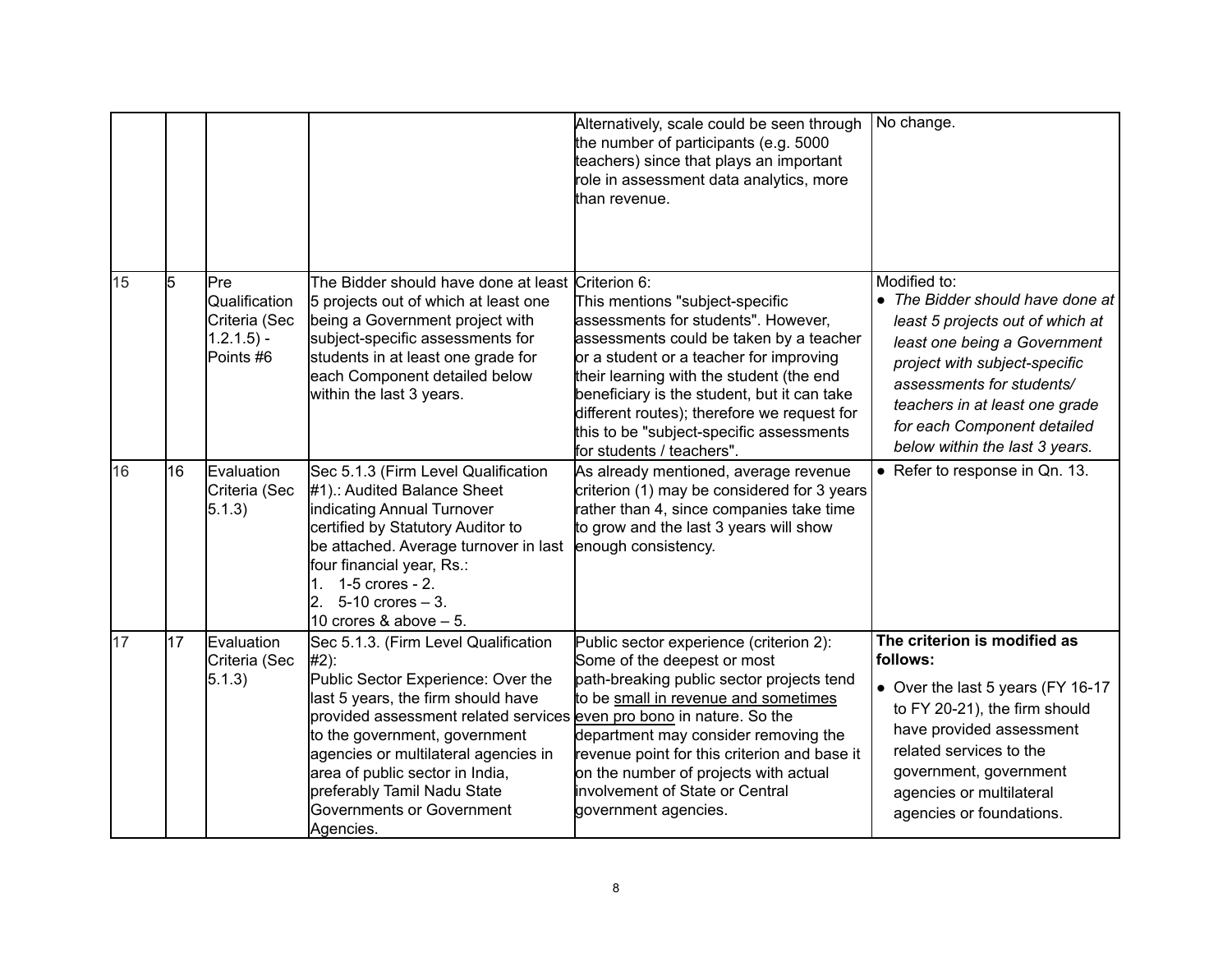|    |            |                                        |                                                                                                                                                                                                                                                                                                                                                                                                                                                                                                                  |                                                                                                                                                                                                                                                                                                                                                                                                                                                                                                                                                                                                                                                                                                  | • Total number of projects:                                                                                                                                                                        |
|----|------------|----------------------------------------|------------------------------------------------------------------------------------------------------------------------------------------------------------------------------------------------------------------------------------------------------------------------------------------------------------------------------------------------------------------------------------------------------------------------------------------------------------------------------------------------------------------|--------------------------------------------------------------------------------------------------------------------------------------------------------------------------------------------------------------------------------------------------------------------------------------------------------------------------------------------------------------------------------------------------------------------------------------------------------------------------------------------------------------------------------------------------------------------------------------------------------------------------------------------------------------------------------------------------|----------------------------------------------------------------------------------------------------------------------------------------------------------------------------------------------------|
|    |            |                                        | <b>Public Sector Projects</b><br>Total number of projects with the size<br>of INR 1 crore & above:<br>Less than 5 projects $-5$ points.<br>1.<br>5-10 projects - 7 points.<br>2.<br>More than 10 projects $-12$<br>l3.<br>points.<br>A minimum 2 projects done with Tamil<br>Nadu State Government - Bonus 3<br>points.                                                                                                                                                                                          |                                                                                                                                                                                                                                                                                                                                                                                                                                                                                                                                                                                                                                                                                                  | $a. < 5$ projects: 5 points<br>b. 5-10 projects: 7 points<br>c. $>$ 10 projects: 12 points<br>d. If a minimum of two projects<br>are done with Tamil Nadu<br>State Government - Bonus 3<br>points. |
| 18 | 17         | Evaluation<br>Criteria (Sec<br>(5.1.3) | Sec 5.1.3. (Firm Level Qualification<br>#3):<br><b>Education and Skills Experience:</b><br>Over the last five (5) years, the firm<br>should have provided:<br>a. Assessment related services for<br>large scale education and skill<br>government agencies or multilateral<br>agencies.<br>Projects in Education & Skills<br>Total number of projects with the size<br>of INR 1 crore & above<br>1. Less than 3 projects - 10 points<br>2. $3-5$ projects $-15$ points<br>3.<br>More than 5 projects - 20 points | Education and Skills experience (criterion<br>3): Given the scope of this particular<br>project, projects in assessment will matter<br>most in terms of experience (because the<br>firm needs large scale data of question<br>reliability and validity), rather than broader<br>education and skills projects; for projects<br>development projects for government, in assessment, the number of participants<br>or data points decides the depth much<br>more than the revenue number (the<br>project itself may be smaller in revenue).<br>Therefore, the criterion may be either INR<br>1 crore or addressing at least 5,000<br>participants through the assessments or<br>questions created. | • Not accepted.                                                                                                                                                                                    |
| 19 | 26 -<br>36 | 5H                                     | Forms 5F, 5G, Usage of "Per Question" as bidding<br>criteria                                                                                                                                                                                                                                                                                                                                                                                                                                                     | For firms doing a lot of large scale<br>assessment work, synergies come by<br>leveraging existing capabilities and teams.<br>So 'per question' may not be an ideal<br>bidding parameter. Could a lumpsum<br>project cost be considered indicating the<br>number of questions to be assumed?                                                                                                                                                                                                                                                                                                                                                                                                      | • Not accepted.<br>• The rationale for 'per-question'<br>basis is the ability to scale the<br>programme. The pricing will be<br>based on different structuring of                                  |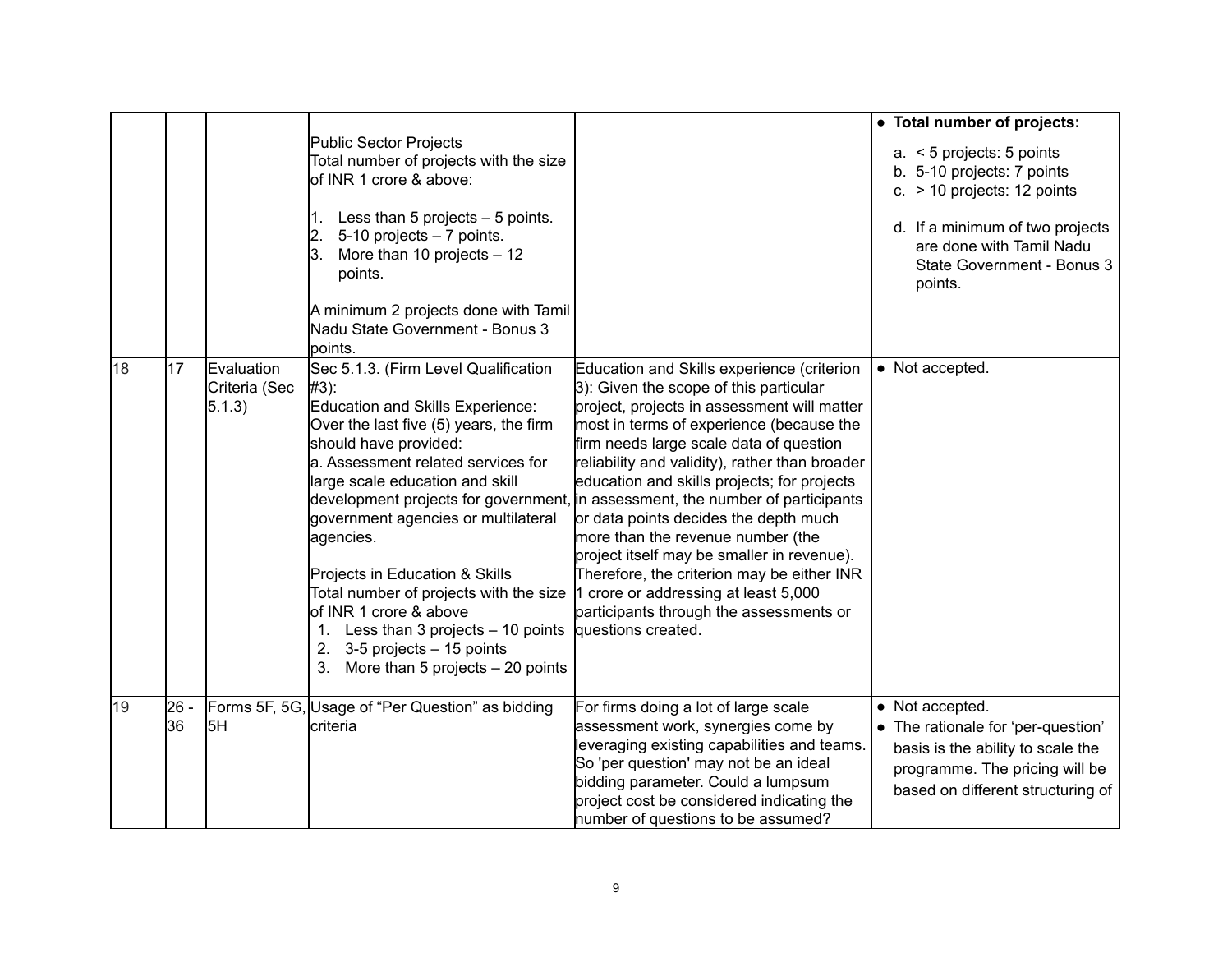|    |             |                                                                                    |                                                                                                                                                                                                                                                                                                                      |                                                                                                                                                                                                                                                                                                                                                                                                                                                                                                                                                                 | the questions only. Hence the                                                                                                                                                                                                                           |
|----|-------------|------------------------------------------------------------------------------------|----------------------------------------------------------------------------------------------------------------------------------------------------------------------------------------------------------------------------------------------------------------------------------------------------------------------|-----------------------------------------------------------------------------------------------------------------------------------------------------------------------------------------------------------------------------------------------------------------------------------------------------------------------------------------------------------------------------------------------------------------------------------------------------------------------------------------------------------------------------------------------------------------|---------------------------------------------------------------------------------------------------------------------------------------------------------------------------------------------------------------------------------------------------------|
|    |             |                                                                                    |                                                                                                                                                                                                                                                                                                                      |                                                                                                                                                                                                                                                                                                                                                                                                                                                                                                                                                                 | multiplication factor will be 5.                                                                                                                                                                                                                        |
| 20 | 26 -<br>136 | 5H and<br>Sec 3.2.1. -<br>Scope of<br>Work -<br>Question and<br>Answer Bank<br>#6) | Forms 5F, 5G, Table 1 of Forms 5F, 5G, 5H<br>(Concepts * Cost/ Questions).<br>For each concept specified, the<br>selected firm(s) is to provide a five<br>differentiated structuring of the<br>concept questions along with five<br>Content (Point questions per structuring along with<br>answers and explanations. | a) The financial bid format has put in<br>concepts X cost/ question as the bid<br>parameter in table 1. Should it not be<br>the number of questions which is the<br>number of concepts X 5 X per question<br>cost for table 1 of each form?<br>b) Related point: SOW mentions for each<br>concept, there needs to be 5<br>'structuring' and 5 questions per<br>structuring, ie 25 questions per<br>concept. This is different from what is<br>mentioned in the financial bid in which<br>the number of questions required are 5<br>per concept. Please clarify. | Please refer to response to Qn. 19                                                                                                                                                                                                                      |
| 21 | 26 -<br>136 | 5H                                                                                 | Forms 5F, 5G, Table 2 of forms 5F, 5G, 5H<br>5H: Summary of Costs for<br>Component C                                                                                                                                                                                                                                 | Also each form has a Table 2 on personnel<br>(Personnel Cost) and Table 3 in Form cost, but there is no table for the grand<br>total of question cost and personnel cost.<br>Such a table 3 is there in form for<br>component 3. Is it a typo in the first two<br>forms? Please clarify.                                                                                                                                                                                                                                                                        | Please refer to Annexure 1.                                                                                                                                                                                                                             |
| 22 | 14          | $3.2.2 -$<br>Technology<br>Team                                                    | Project Managers: 1 (45 person-days<br>equally divided among Three<br>submission Phases).<br>Database Developers: 1 (Full time<br>person for 12 months).                                                                                                                                                             | 1 full time developer and 45 days for<br>project manager should be able to take<br>care of all the 3 components; were these<br>meant to be for 'each' component<br>separately (will add to cost)?                                                                                                                                                                                                                                                                                                                                                               | As per Section 3.2.2.2, . For each<br>Component, the selected firm<br>should provide a Technology team<br>as per roles and skillset specified<br>in the table below.<br>Hence the two team members<br>specified apply individually to<br>each Component |
| 23 | 11,<br>18   | Sec 3.2.1(<br>Scope of<br>Work -<br>Question and                                   | The Selected firm(s) should have two<br>academic resource persons per<br>subject. The resources would be<br>required to be highly qualified<br>Answer Bank  academicians with prior education                                                                                                                        | Though we understand that at least 2<br>academic resource persons will be needed<br>for each subject, we assume that sample<br>resumes can be provided rather than<br>resumes for ALL subjects, because that                                                                                                                                                                                                                                                                                                                                                    | • Resumes will need to be<br>provided for all personnel<br>deployed.                                                                                                                                                                                    |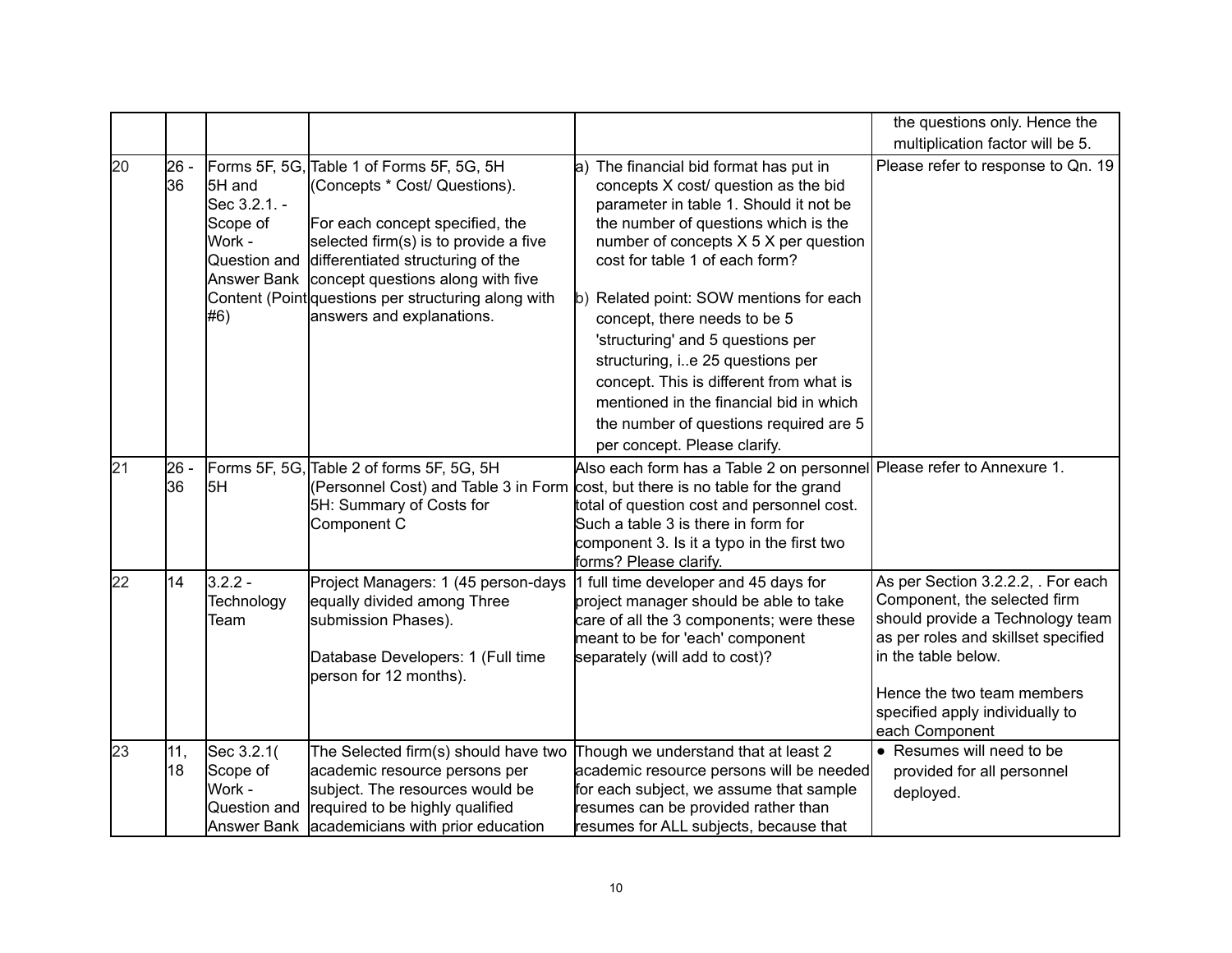|    |           | Content) and<br>Sec 5.1.3.<br>(Firm Level<br>Qualification -<br>#3: Education<br>and Skill<br>Experience) | sector experience, especially working<br>with the Government of Tamil Nadu<br>and preferably Government School<br>students.<br>Points will be awarded in respect to<br>CV and profile furnished for the<br>proposed key personnel to be<br>deployed on the project with relevant<br>experience across Academic and<br>technology resource persons for each<br>Component.<br><b>Academic Resource Persons:</b><br>Education Qualifications - 10.<br>Education sector experience - 10.<br>2.<br>Prior experience of working with<br>Government of Tamil Nadu<br>preferable Government school<br>students - 10 points.<br>Involvement in similar projects -<br>4.<br>5.<br>Technology Team:<br>Project Manager - 8.<br>Database Developer - 7. | will make it a very large number of<br>resumes. Request for confirmation.                                                                               | • The same resume can be used<br>across subjects only in<br>exceptional circumstances and<br>for this, the bidder will have to<br>build a very strong case for<br>such use of CV in the Technical<br>Proposal. Justifications/<br>clarifications for the same may<br>also be sought in the<br>presentation. |
|----|-----------|-----------------------------------------------------------------------------------------------------------|---------------------------------------------------------------------------------------------------------------------------------------------------------------------------------------------------------------------------------------------------------------------------------------------------------------------------------------------------------------------------------------------------------------------------------------------------------------------------------------------------------------------------------------------------------------------------------------------------------------------------------------------------------------------------------------------------------------------------------------------|---------------------------------------------------------------------------------------------------------------------------------------------------------|-------------------------------------------------------------------------------------------------------------------------------------------------------------------------------------------------------------------------------------------------------------------------------------------------------------|
| 24 | 13,<br>11 | Sec 3.2.1.<br>(Scope of<br>Work, Point<br>$#13$ ) and Sec<br>3.1.<br>(Overview)                           | Scope of Work Point #13:<br>The question and answer bank must<br>be provided as per the below<br>schedule based on the taxonomy and Work). Look forward to clarification on<br>concept delivery plan specified in<br>Annexure 1:<br>Phase 1: Term 1 Chapters/<br>Concepts - 16th Day of T0 + 2<br>months.<br>Phase 2: Term 2 Chapters/<br>2.<br>Concepts - 16th Day of T0 + 4<br>months.                                                                                                                                                                                                                                                                                                                                                    | The timeline under 3.1 (Overview) for<br>phase 1,2 and 3 is different from the<br>timeline mentioned in 3.2.1.13 (Scope of<br>which is the correct one. | The timelines indicated are correct<br>and have been structured to<br>accommodate for feedback and<br>updation of Question and Answer<br>bank provided.                                                                                                                                                     |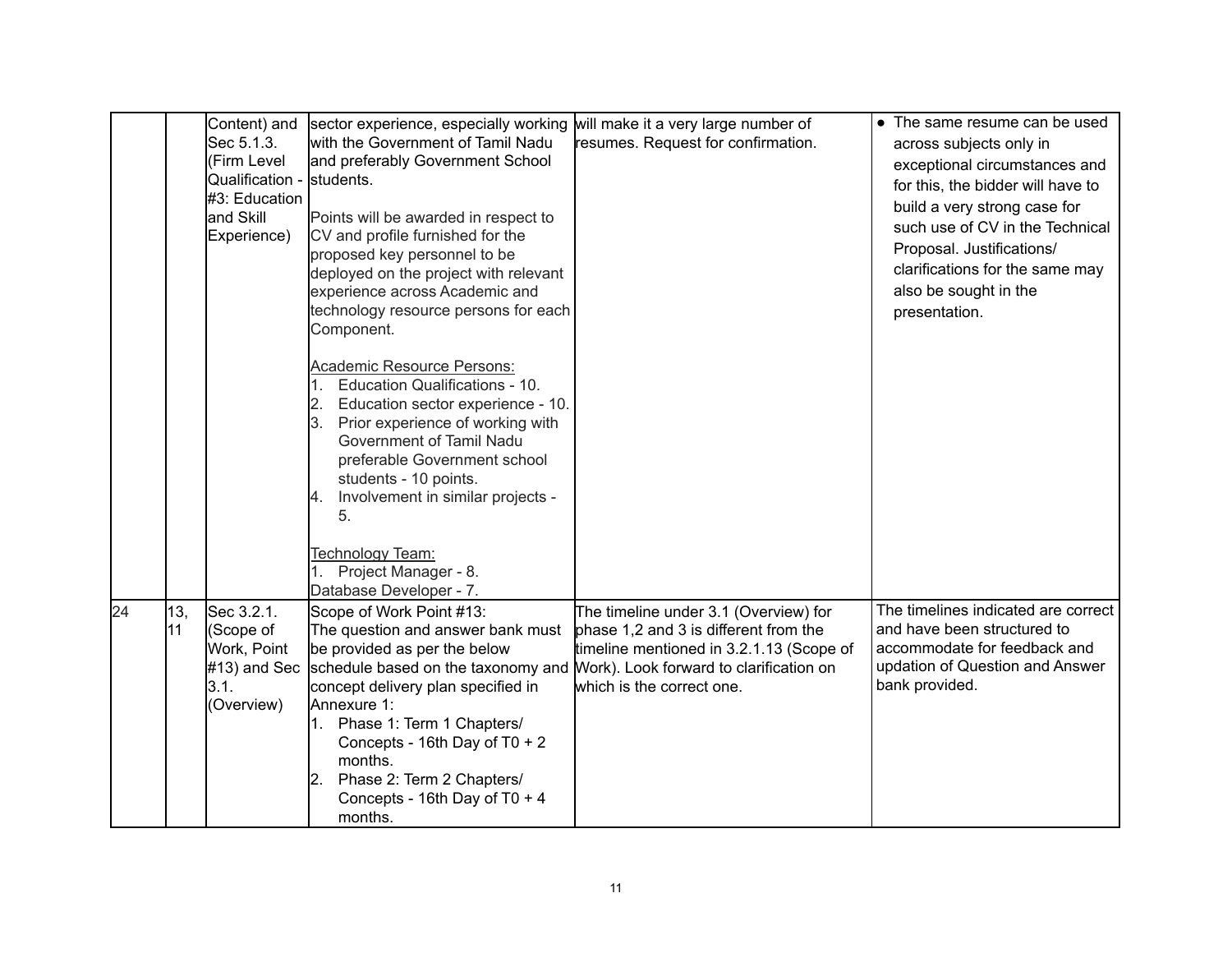|                                         |                                                                                                                                         | 3.<br>Phase 3: Term 3 Chapters/<br>Concepts - 16th Day of T0 + 6<br>months<br><b>Overview:</b><br>1. Phase $1 - Term 1: T + 3 months$<br>(3 months).<br>Phase $2 - Term 2: T + 5$ months<br>l2.<br>(2 months).<br>Phase $3 - Term 3$ : T + 8 months<br>3.<br>(3 months).                                                                                                                   |                                                                                                                                                                                                                                                                                                                                                                                                                                                                                                                                                                                                                                                                                                                         |                                                                                                                                                                                                                                                                                                                                                                                                                                                                                                                                                     |
|-----------------------------------------|-----------------------------------------------------------------------------------------------------------------------------------------|--------------------------------------------------------------------------------------------------------------------------------------------------------------------------------------------------------------------------------------------------------------------------------------------------------------------------------------------------------------------------------------------|-------------------------------------------------------------------------------------------------------------------------------------------------------------------------------------------------------------------------------------------------------------------------------------------------------------------------------------------------------------------------------------------------------------------------------------------------------------------------------------------------------------------------------------------------------------------------------------------------------------------------------------------------------------------------------------------------------------------------|-----------------------------------------------------------------------------------------------------------------------------------------------------------------------------------------------------------------------------------------------------------------------------------------------------------------------------------------------------------------------------------------------------------------------------------------------------------------------------------------------------------------------------------------------------|
| 25<br>11                                | Sec 3.1<br>(Overview)                                                                                                                   |                                                                                                                                                                                                                                                                                                                                                                                            | How many labs and computers are<br>presently functional in the state to roll this<br>assessment at scale?                                                                                                                                                                                                                                                                                                                                                                                                                                                                                                                                                                                                               | • Details will be provided to the<br>selected bidder.                                                                                                                                                                                                                                                                                                                                                                                                                                                                                               |
| 26<br>$12 -$<br>13,<br>26,<br>29,<br>32 | $\operatorname{Sec} 3.2$<br>(Scope of<br>Work) (Sec<br>$3.2.1. -$<br>Answer Bank concept.<br>Content -<br>Points #7 - a.<br>5F, 5G, 5H. | #7: The question structuring should<br>be reflected with each question being<br>classified as:<br>Question and a. Easy, Medium and Hard by<br>e. The table below indicates 12<br>e) and Forms different ways of structuring a<br>particular concept. A Bidder may<br>choose five among these<br>combinations. An example illustration<br>has been provided below for any<br>given concept. | 1.<br>In point 7(a), does the state have any<br>criteria for categorizing a question into<br>Easy, Medium, and Difficult?<br>In point 7(e), as per our<br>$\mathsf{2}$<br>understanding, a HOTS<br>(High-Order-Thinking-Skills) question<br>is application-based question testing<br>the knowledge and skills by making<br>him/ her apply a certain concept to<br>answer it. As per Table 1, what is the<br>state's understanding of a HOTS<br>question? How is it independent of the<br>other categories, such as a<br>knowledge-based, application-based<br>and skill-based question?<br>In point $7(e)$ , it is mentioned that the<br>Β.<br>agency is supposed to provide total of<br>25 questions for each concept. | 1. No. The classification can be<br>arrived at through a principled<br>approach, established in<br>discussion with the bidder. The<br>bidders shall also present their<br>point of view on the same in the<br>presentation.<br>2. Modified as follows: The<br>classification will be in terms of<br>Knowledge, Application and<br>HOTS on one axis and Easy,<br>Medium, and Hard on the other.<br>This classification shall be open<br>to discussion with the selected<br>bidder.<br>3. Please refer to response in Qn.<br>No. 11 in this document. |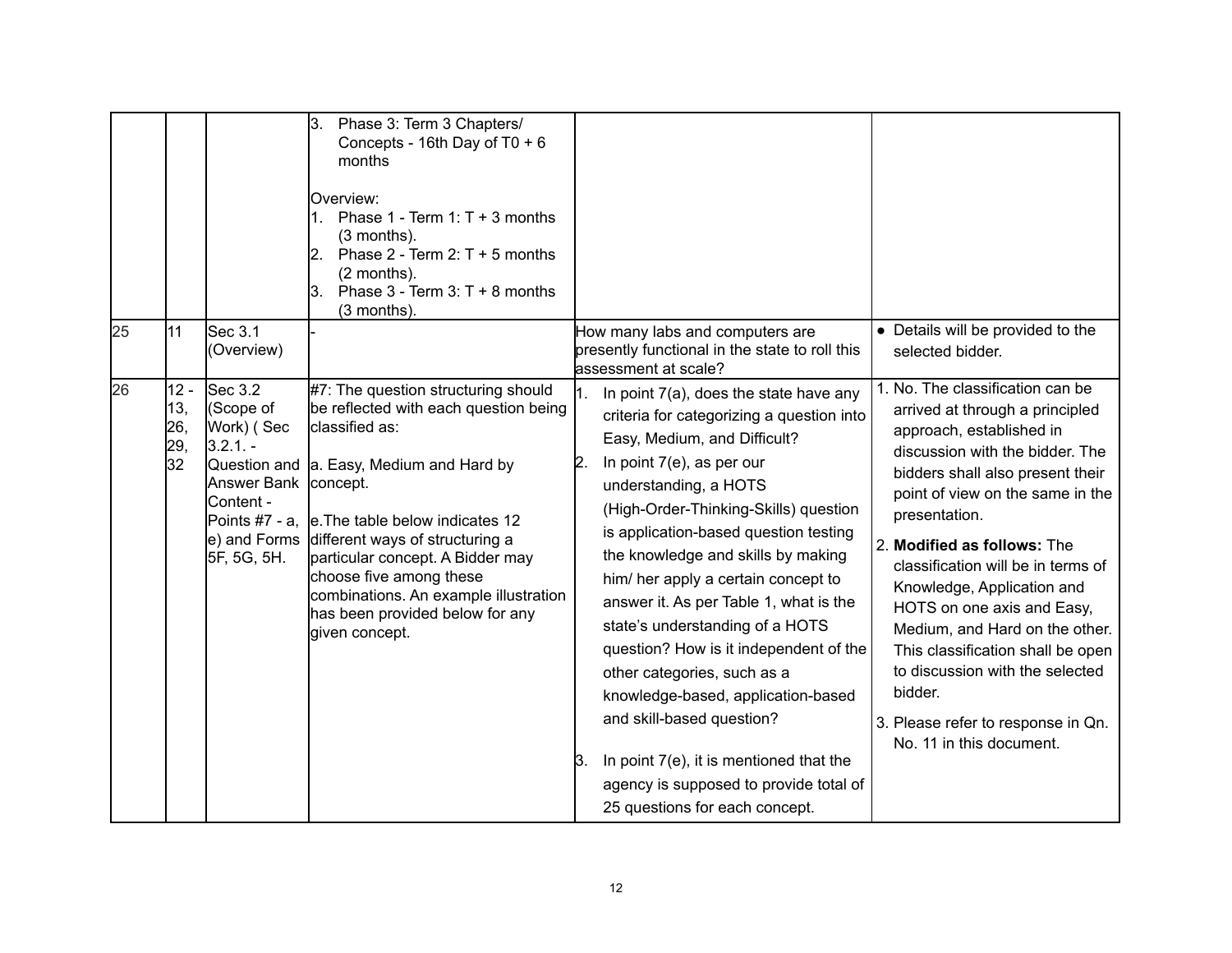|    |    |                                                                                                         | Table 1<br>Easy<br>Medium<br>Hard                                                                                                      | Knowledge<br>$\overline{1}$   | Application<br>$\overline{2}$                                                         | Skills<br>$\overline{1}$ | <b>HOTS</b>                                                                                                                                                                                                                                                                                    | However, Form 5F, 5G, 5H on Pg 26,<br>29 and 32 reflect the total number of<br>questions to be created per concept<br>differently. Thus, we wish to                                                                                                                                                                                                                                                                                             |                                                                                                                                                                                                                                           |
|----|----|---------------------------------------------------------------------------------------------------------|----------------------------------------------------------------------------------------------------------------------------------------|-------------------------------|---------------------------------------------------------------------------------------|--------------------------|------------------------------------------------------------------------------------------------------------------------------------------------------------------------------------------------------------------------------------------------------------------------------------------------|-------------------------------------------------------------------------------------------------------------------------------------------------------------------------------------------------------------------------------------------------------------------------------------------------------------------------------------------------------------------------------------------------------------------------------------------------|-------------------------------------------------------------------------------------------------------------------------------------------------------------------------------------------------------------------------------------------|
|    |    |                                                                                                         | Table 2<br>Easy<br>Medium<br>Hard                                                                                                      | Knowledge<br>$\overline{5}$   | provide a total of 25 questions as indicated below:<br>Application<br>10 <sup>°</sup> | Skills<br>$\sqrt{5}$     | The Bidder having decided on the above structuring for a particular concept shall have to<br><b>HOTS</b><br>5<br>"The Bidder has the liberty to decide upon the distribution in Table 1. However, this is constrained                                                                          | understand how many questions are<br>required to be made per concept - x5<br>or x25? Consequently, what is the total<br>number of questions to be created per<br>component?                                                                                                                                                                                                                                                                     |                                                                                                                                                                                                                                           |
| 27 | 13 | Sec 3.2.<br>(Scope of<br>Work - 3.2.1.<br>Question and<br>Answer Bank<br><b>Content</b> -<br>Point 10c) | complete only when questions,<br>in a comprehensive manner.                                                                            | by Points 4(c) and 4(d) above |                                                                                       |                          | $#10(c)$ : A question will be termed<br>answers, misconception options,<br>explanations and the explanation for<br>misconception options are mentioned                                                                                                                                         | In point 10(c), it is stated "A question will<br>be termed complete only when questions,<br>answers, misconception options,<br>explanations and the explanation for<br>misconception options are mentioned in a<br>comprehensive manner." Are there<br>specifications for crafting the explanations<br>for the questions and misconception<br>options to make them suitable to the LIS<br>platform currently installed in the computer<br>labs? | Bidders will be required to present<br>their point of view on the said<br>specifications as part of their<br>presentation. A handout on the<br>same shall also be required to be<br>provided to the Authority during<br>the presentation. |
| 28 | 13 | Sec 3.2.<br>(Scope of<br>Work - 3.2.1.<br>Question and<br>Answer Bank<br>Content -<br>Point 11)         | The answers explanation can be<br>provided in video format with Tamil<br>and English audio wherever needed<br>by the selected firm(s). |                               |                                                                                       |                          | In point 11, it is stated "The answers"<br>explanation can be provided in video<br>format with Tamil and English audio<br>wherever needed by the selected<br>$firm(s).$ "<br>Is there a criterion to decide which<br>questions will need to be accompanied by<br>explanations in video format? | Refer to response to Qn. 7.                                                                                                                                                                                                                                                                                                                                                                                                                     |                                                                                                                                                                                                                                           |
| 29 | 13 | Sec 3.2.<br>(Scope of<br>Work - 3.2.1.<br>Question and<br>Answer Bank Annexure 1:                       | be provided as per the below                                                                                                           |                               |                                                                                       |                          | The question and answer bank must<br>schedule based on the taxonomy and<br>concept delivery plan specified in                                                                                                                                                                                  | In point 13, given the requirements of the<br>scope of work, especially the efforts<br>involved in translation and creation of<br>new questions, we believe that the given<br>deliverable schedule is slightly steep. Is                                                                                                                                                                                                                        | No change.                                                                                                                                                                                                                                |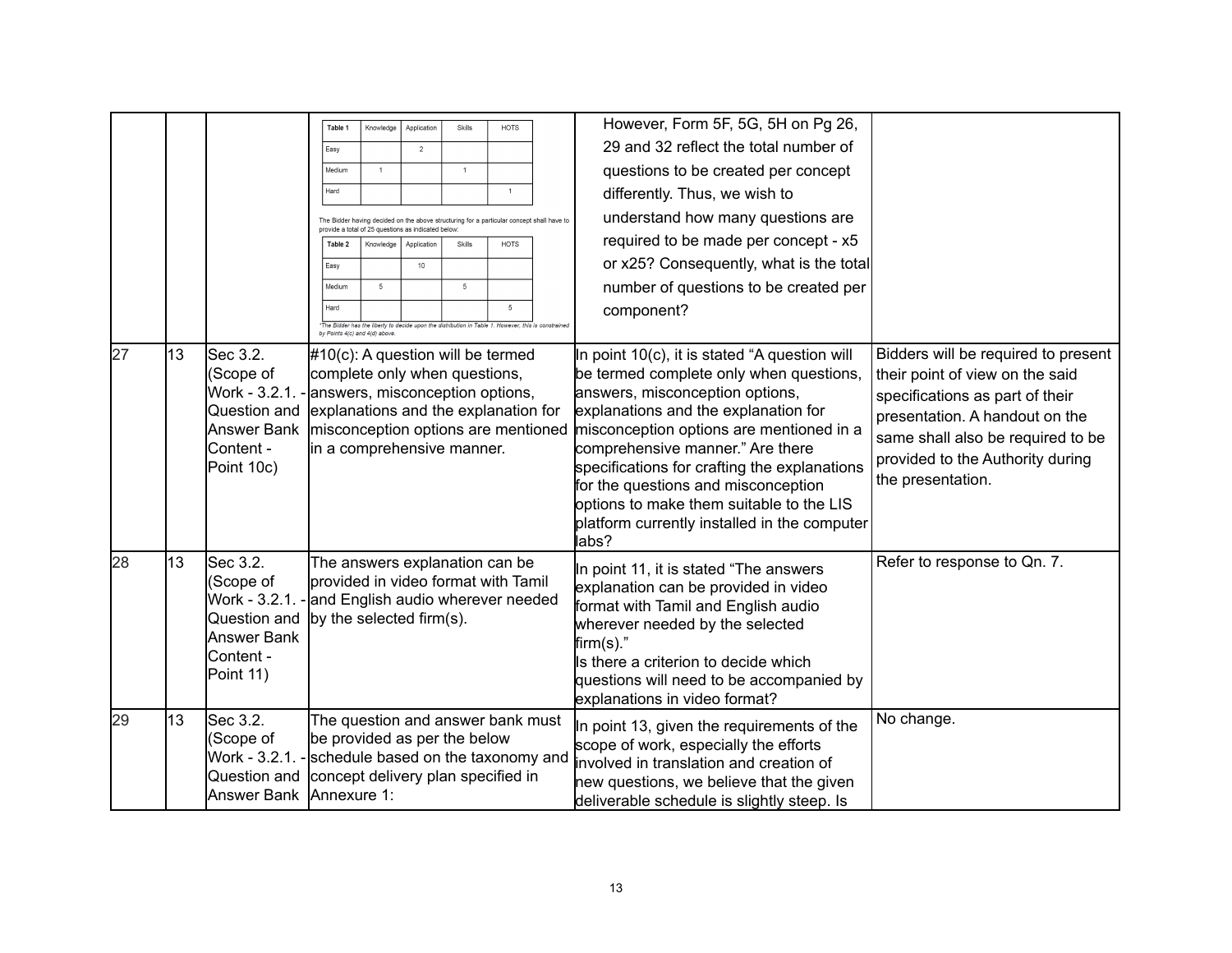|    |    | Content -<br>Point 13)                                                                          | Phase 1: Term 1 Chapters/<br>Concepts - 16th Day of T0 + 2<br>months.<br>Phase 2: Term 2 Chapters/<br>12.<br>Concepts - 16th Day of T0 + 4<br>months.<br>Phase 3: Term 3 Chapters/<br>З.<br>Concepts - 16th Day of $T0 + 6$<br>months                                                                  | there a possibility to negotiate the<br>timelines post award of contract?                                                                                                                               |                                                                                                                                                                                                                                      |
|----|----|-------------------------------------------------------------------------------------------------|--------------------------------------------------------------------------------------------------------------------------------------------------------------------------------------------------------------------------------------------------------------------------------------------------------|---------------------------------------------------------------------------------------------------------------------------------------------------------------------------------------------------------|--------------------------------------------------------------------------------------------------------------------------------------------------------------------------------------------------------------------------------------|
| 30 | 13 | Sec 3.2.<br>(Scope of<br>Work - 3.2.1.<br>Question and<br>Answer Bank<br>Content -<br>Point 14) | All the questions supplied by the<br>service provider will be reviewed by a<br>State Technical Evaluation Committee<br>and feedback will be given for further<br>improvements if required and needed.<br>Based on the feedback provided,<br>Questions need to be reworked and<br>supplied accordingly. | Is there presently an understanding on<br>who will form a part of the State Technical<br>Evaluation committee?<br>How many rounds of review and feedback,<br>are we planning to hold for the questions? | • The State Technical Evaluation<br>Committee is an internal<br>committee of the Government.<br>It shall independently assess<br>the quality and correctness of<br>the questions and answers<br>provided by the bidders.             |
|    |    |                                                                                                 |                                                                                                                                                                                                                                                                                                        |                                                                                                                                                                                                         | • We will provide feedback only<br>twice and content provided<br>must be updated. If the updated<br>submission is still not accepted,<br>then it will be considered as<br>discarded and no payment will<br>be made for the question. |
|    |    |                                                                                                 |                                                                                                                                                                                                                                                                                                        |                                                                                                                                                                                                         | • The bidder shall also provide,<br>during the presentation, their<br>approach to ensuring the<br>quality of their questions;<br>including internal maker/<br>checker setup etc.                                                     |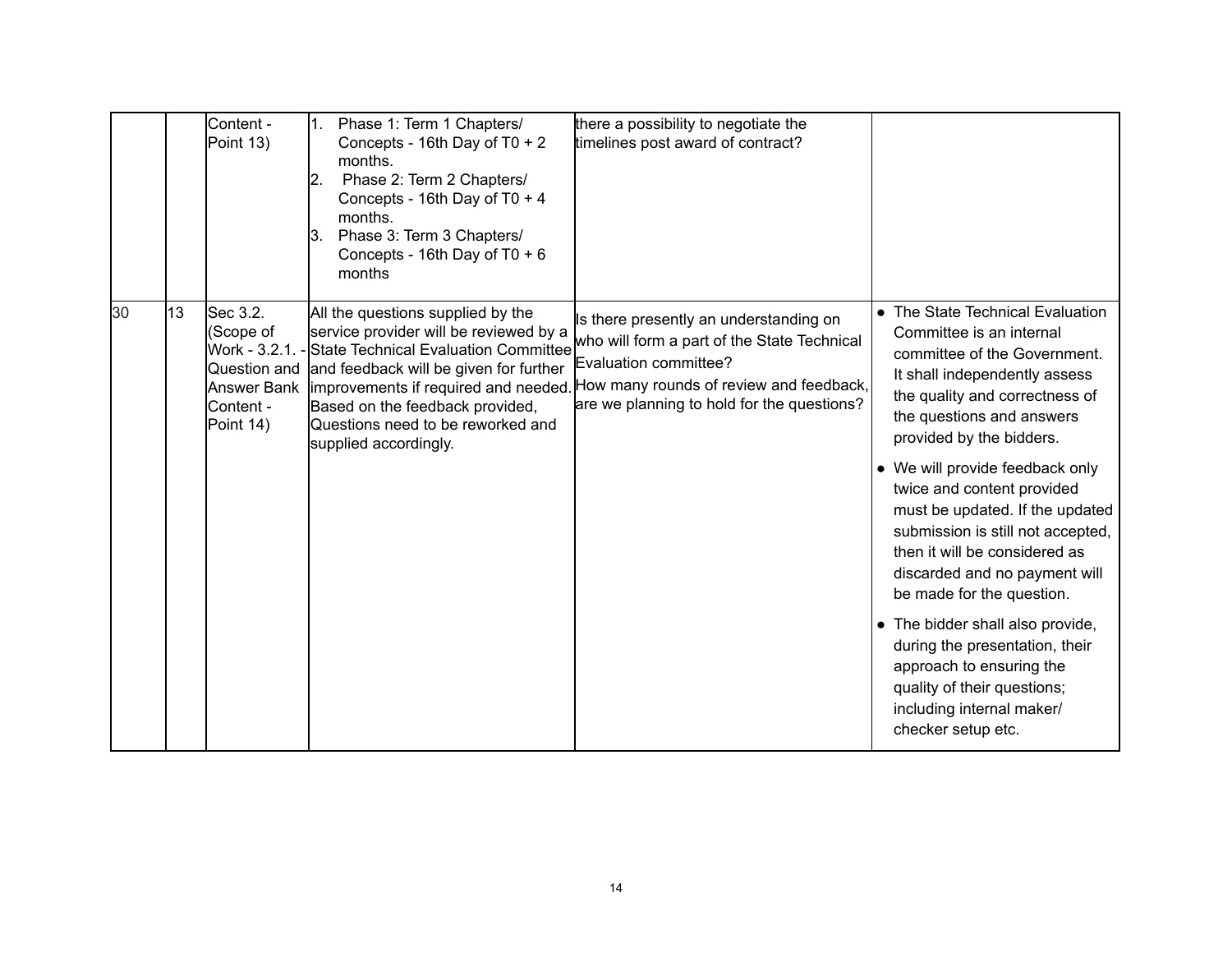| 31 | 15                       | Sec 3.2.4<br>(Other<br>Guidelines)         | 1.<br>Interested firms must submit the<br>proposals for all Components A,<br>B, and C individually.<br>The School Education<br>12.<br>Department will own the IP Rights<br>of the Questions and Answers<br>bank provided by the chosen<br>Bidder as part of the project. The<br>content provided cannot be | Is there a possibility to provide agency<br>with the student performance data for<br>each question for research purposes?<br>Related to Point #2: Firm is bringing                                                                                                                                                                                                                                                                                                                                         | No change.<br>Refer to response to Qn. 3.                            |
|----|--------------------------|--------------------------------------------|------------------------------------------------------------------------------------------------------------------------------------------------------------------------------------------------------------------------------------------------------------------------------------------------------------|------------------------------------------------------------------------------------------------------------------------------------------------------------------------------------------------------------------------------------------------------------------------------------------------------------------------------------------------------------------------------------------------------------------------------------------------------------------------------------------------------------|----------------------------------------------------------------------|
|    |                          |                                            | replicated, sold or circulated to<br>other public forums without prior<br>permission of Samagra Shiksha.<br>Samagra Shiksha will reserve the<br>3.<br>right to translate the content to<br>any other language as required<br>by the Department.                                                            | existing Intellectual Property including its<br>bank of "good questions" that test<br>conceptual understanding of a child as<br>part of the scope of work. Creation of<br>high-quality questions is a task requiring<br>many years of intensive work by a large<br>number of academicians, researchers and<br>educators. Thus, we request you if there is<br>a possibility to jointly own the IP rights to<br>them, including answers, explanations,<br>misconception options explanation,<br>videos, etc. |                                                                      |
| 32 | 11,<br>14,<br>27,<br>30, | Sec 3.2.2<br>(Organisation<br>and Staffing | Sec 3.2.1 and The Selected firm(s) should have two<br>academic resource persons per<br>subject. The resources would be<br>required to be highly qualified                                                                                                                                                  | With respect to the requirement of two<br>academic resource persons per subject,<br>does the state have any criteria/ matrix for<br>scoring the curriculum vitae?                                                                                                                                                                                                                                                                                                                                          | Please refer to Annexure 2 to this<br>Response to Pre - Bid queries. |
|    | 35                       | land<br>Technology                         | academicians with prior education<br>sector experience, especially working<br>with the Government of Tamil Nadu                                                                                                                                                                                            | Is the Technology Team (Project Manager<br>and Database Developer) supposed to be<br>stationed out of Chennai?                                                                                                                                                                                                                                                                                                                                                                                             | Yes. On site.                                                        |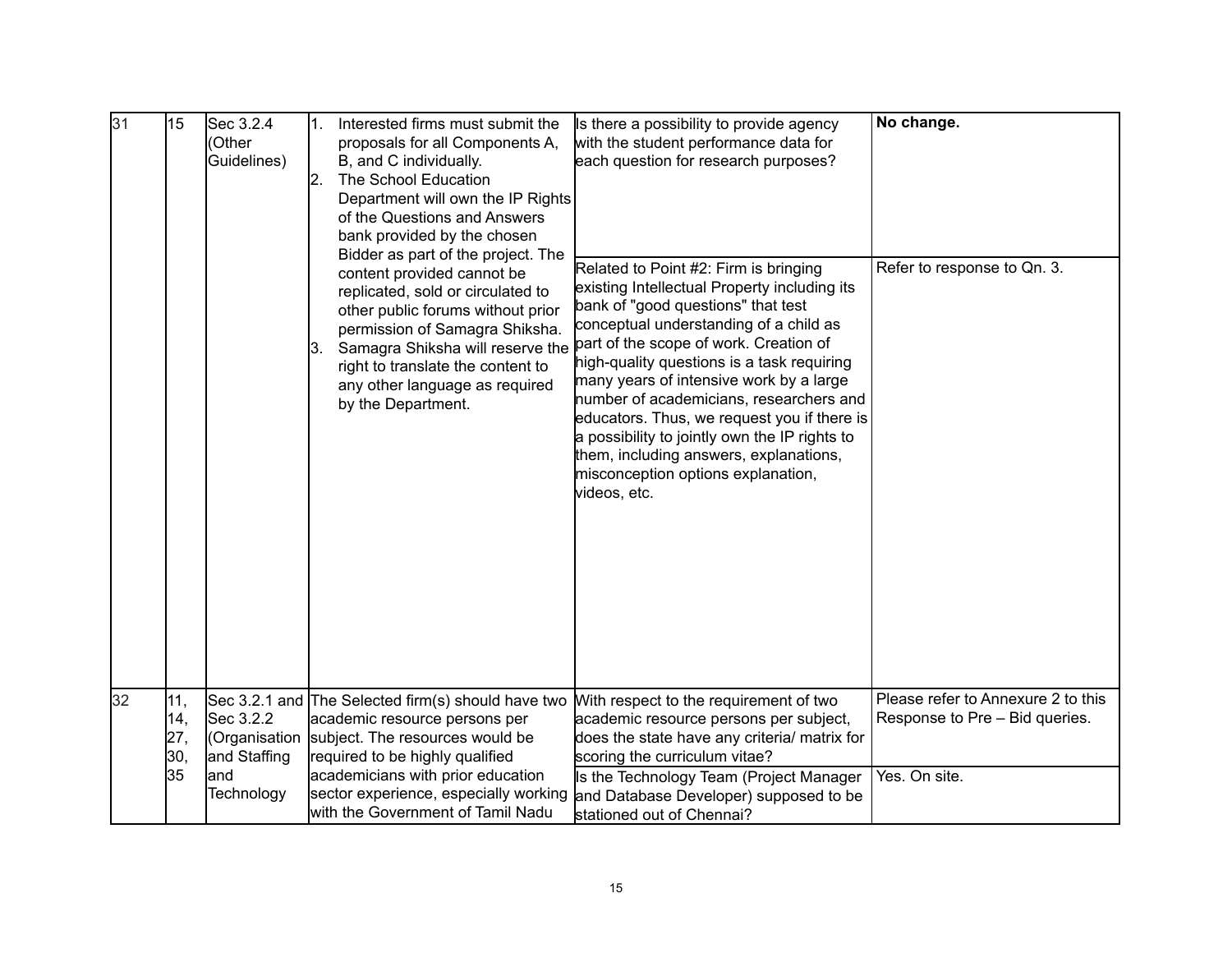|    |                  | 5F, 5G, 5H.                                               | Team), Forms and preferably Government School<br>students.<br>Points will be awarded in respect to<br>CV and profile furnished for the<br>proposed key personnel to be<br>deployed on the project with relevant<br>experience across Academic and<br>technology resource persons for each<br>Component.<br>Ref to above: 5.1.3. Firm Level<br>Qualification #3: Education and Skill<br>Experience).<br>Forms 5F, 5G, 5H - Table 2 of each<br>form. | As per Form 5F, 5G, 5H on Pg 26, 29 and<br>32, there is a requirement of an Associate<br>Project Manager and a Database<br>Developer for each competent. Are these<br>resources in addition to the academic<br>resource persons and the Technology<br>team specified in the earlier sections?                                                                                                                                                                                                                                                      | There are only two Technology<br>Resources required on the project<br>for each Component, and they<br>shall be "Project Manager" and<br>"Database Administrator". |
|----|------------------|-----------------------------------------------------------|----------------------------------------------------------------------------------------------------------------------------------------------------------------------------------------------------------------------------------------------------------------------------------------------------------------------------------------------------------------------------------------------------------------------------------------------------|----------------------------------------------------------------------------------------------------------------------------------------------------------------------------------------------------------------------------------------------------------------------------------------------------------------------------------------------------------------------------------------------------------------------------------------------------------------------------------------------------------------------------------------------------|-------------------------------------------------------------------------------------------------------------------------------------------------------------------|
| 33 | 26,<br>29,<br>32 | Form 5F, 5G,<br>5H: Summary<br>of Costs for<br>Components | Column 6 - Total Number of<br>Questions per Class.<br>Form 5H: Summary of Costs for<br>Component C.                                                                                                                                                                                                                                                                                                                                                | In the Tables detailed in these forms,<br>Column 6 header reads "Total number of<br>Questions per Class." Does this refer to<br>"Total number of concepts per class"<br>since the total number mentioned in this<br>column matches the sum of concepts<br>and not the sum of questions currently.<br>The total number of concepts for<br>Component C, that is, Grade 11 and<br>Grade 12, does not match the number of<br>concepts detailed in the excel of Annexure<br>1. Can the state please clarify the number<br>of concepts for these Grades? | Please refer to Annexure 1 for<br>updated Forms 5F, 5G and 5H.<br>Taxonomy file has been shared for<br>reference.                                                 |
| 34 | 13               | l7                                                        | The Bidder has the liberty to decide<br>upon the distribution in Table 1.<br>However, this is constrained by Points<br>$4(c)$ and $4(d)$ above.                                                                                                                                                                                                                                                                                                    |                                                                                                                                                                                                                                                                                                                                                                                                                                                                                                                                                    | The Bidder has the liberty to<br>decide upon the distribution in<br>Table 1. However, this is<br>constrained by Points 7(c) and<br>7(d) above.                    |
| 35 |                  | 3.2.4: Other<br>Guidelines                                | Nil.                                                                                                                                                                                                                                                                                                                                                                                                                                               |                                                                                                                                                                                                                                                                                                                                                                                                                                                                                                                                                    | Addendum to be added in<br><b>Section 3.2.4.</b>                                                                                                                  |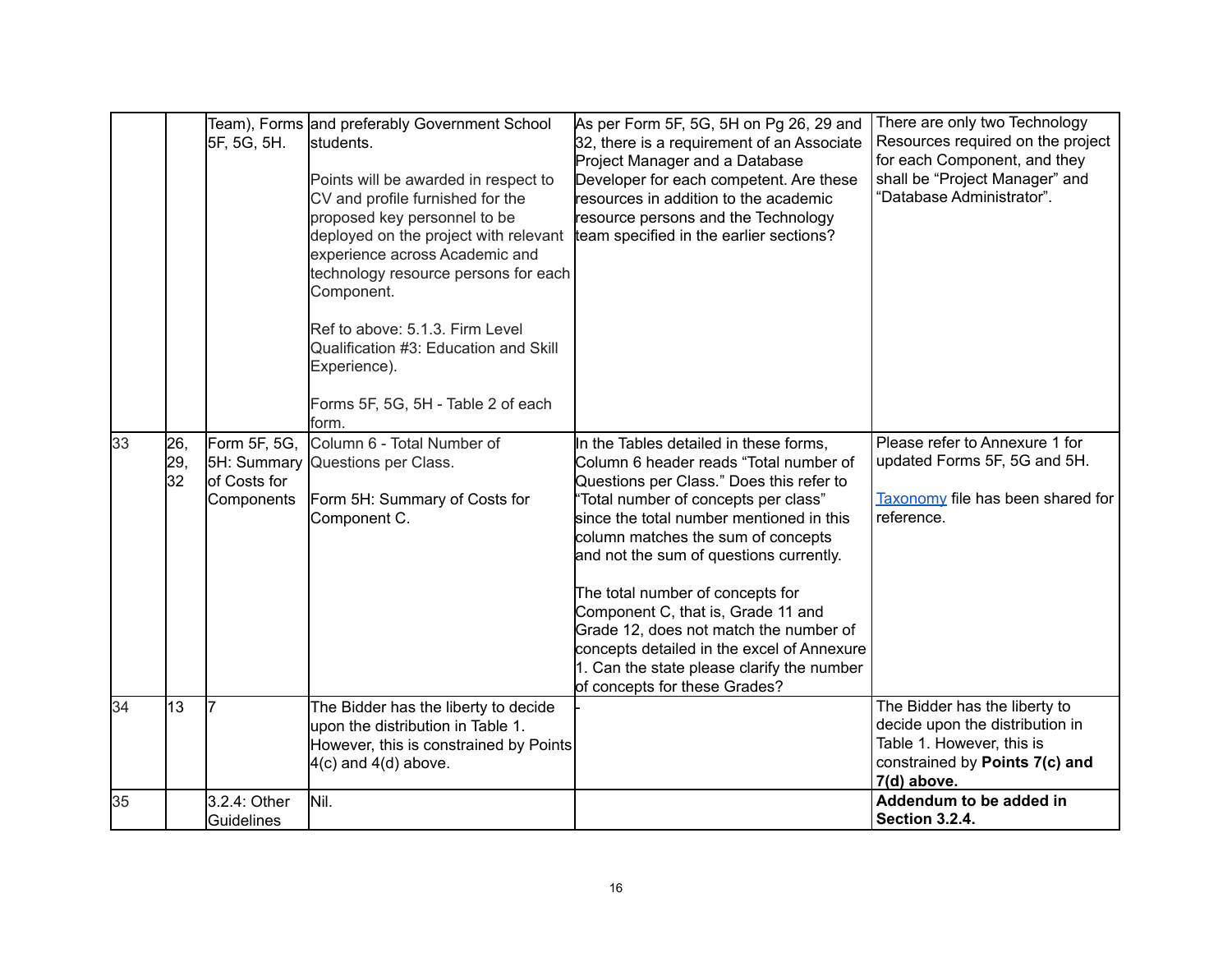|    |                                   |  | (4) The bidders shall ensure that<br>in preparing the questions and the<br>answers, there shall be no<br>instances of Copyright<br>Infringement or complaints of<br>plagarism received by the<br>Authority. In case such complaints<br>are received and found to be true.<br>the total costs incurred by the<br>Authority in resolving such<br>disputes shall be deducted from<br>the payment of the bidder (or)<br>shall be recovered from the bidder<br>through due legal process. |
|----|-----------------------------------|--|--------------------------------------------------------------------------------------------------------------------------------------------------------------------------------------------------------------------------------------------------------------------------------------------------------------------------------------------------------------------------------------------------------------------------------------------------------------------------------------|
| 36 | 1.2.7<br>Performance<br>Guarantee |  | The Performance Guarantee shall<br>be released only 1 year after the<br>successful completion of the<br>project to ensure that in case of<br>errors in questions/ answers,<br>corrections to the same can be<br>made.                                                                                                                                                                                                                                                                |
| 37 | Extension of<br><b>Timelines</b>  |  | Please note the revised dates as<br>recorded in the RfP Data Sheet:<br>(a) Last date and time of<br>submission of Technical Proposal:<br>27/12/2021, 11.00 A.M<br>(b) Time and date of opening of<br>Pre-qualification Envelope:<br>27/12/2021, 03.30 P.M<br>(c) Technical Approach<br>Presentation & opening of<br>Technical Bids:<br>28/12/2021, 09.30 A.M to 4.30<br>P.M                                                                                                          |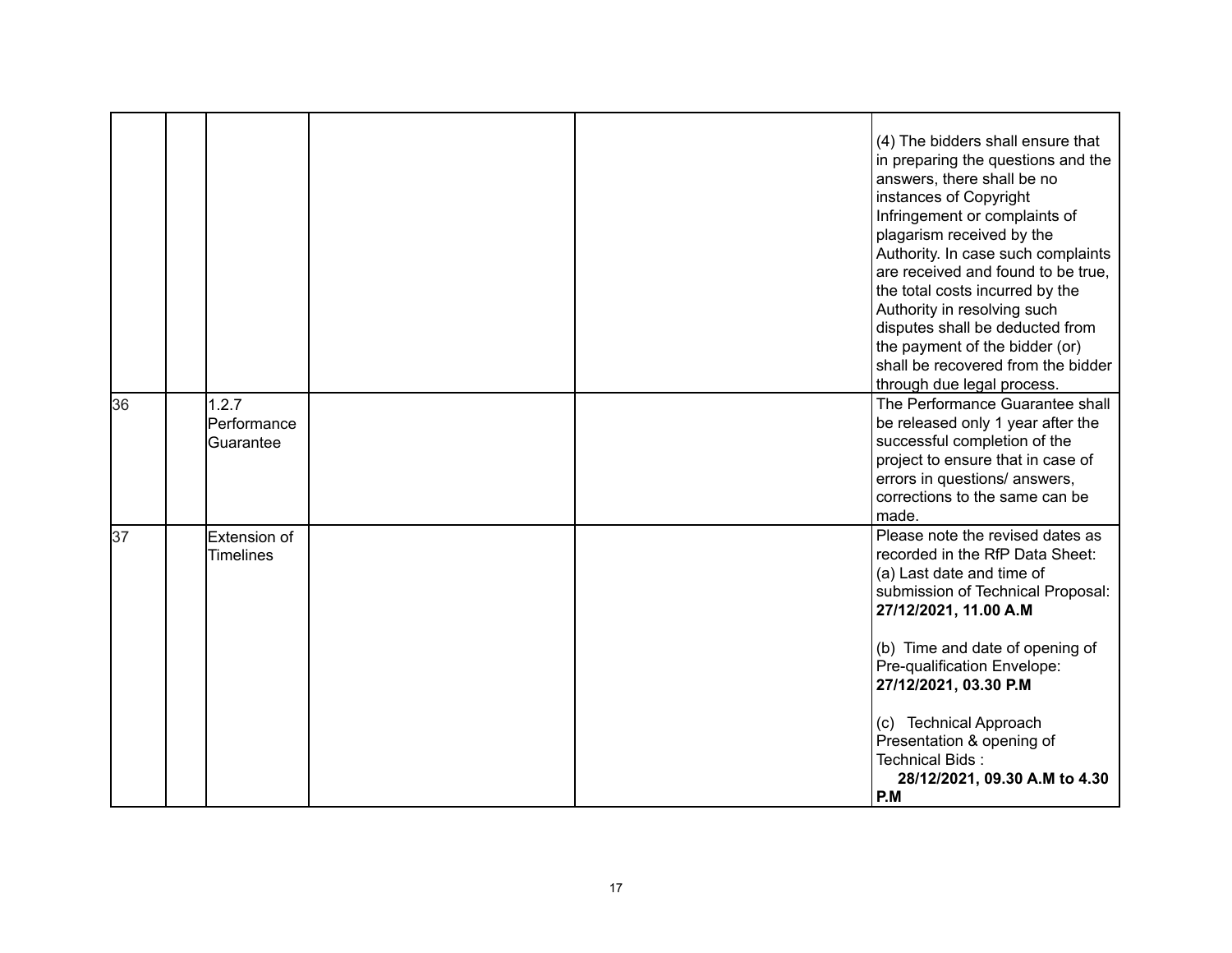|    |                       |  | 29/12/2021, 09.30 A.M to 4.30   |
|----|-----------------------|--|---------------------------------|
|    |                       |  | P.M                             |
| 38 | <b>Annexure 1 asl</b> |  | Detailed class/ subject wise    |
|    | lper Tender:          |  | concept list is available here- |
|    | lTaxonomv             |  | laxonomy                        |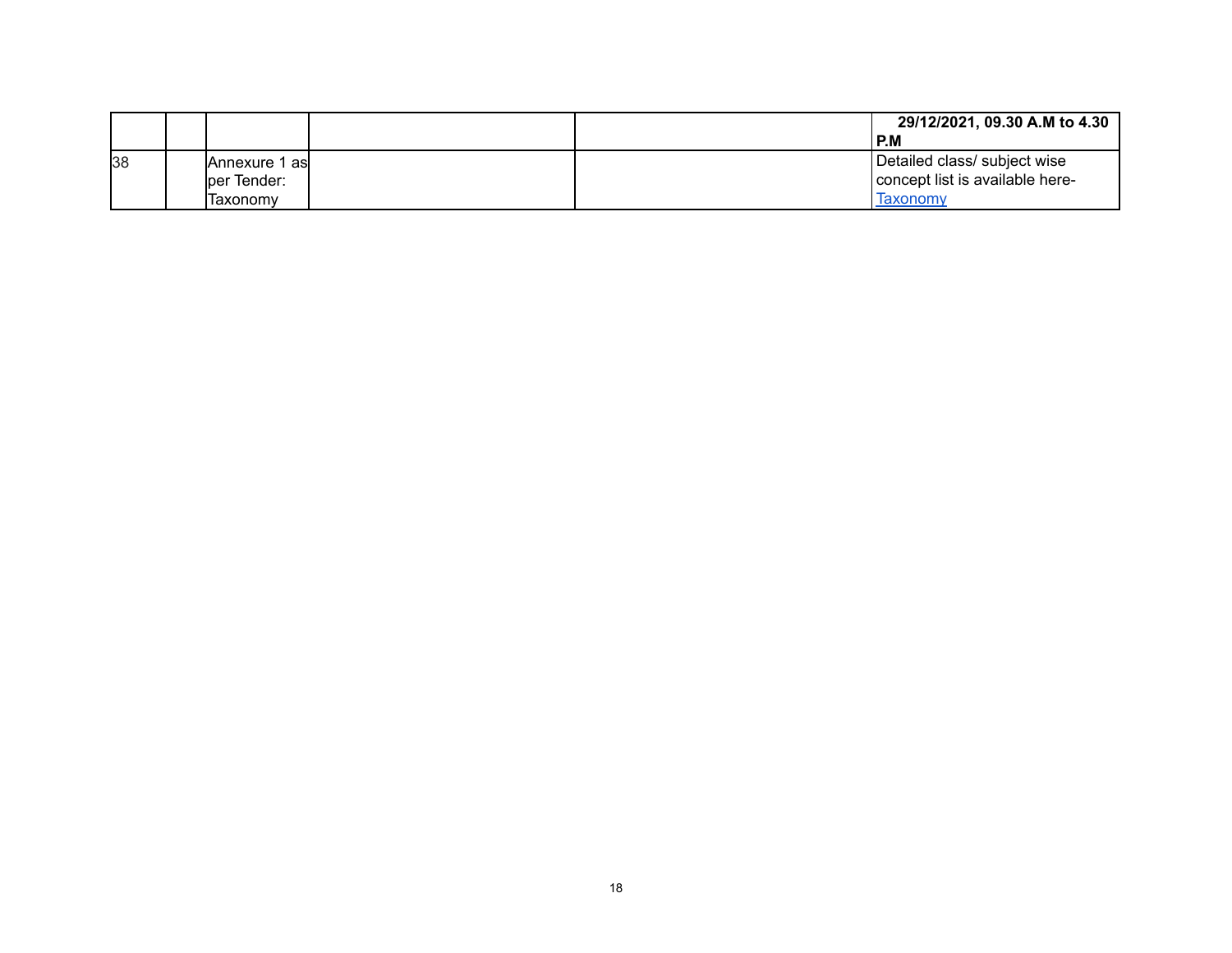# **Annexure 1: Modified Form 5F**

# **Form 5F: Summary of Costs for Component A**

To,

State Project Director,

Samagra Shiksha Office DPI Campus,

Chennai, Tamil Nadu – 600006.

| Component<br>SI. No. | <b>Clas</b><br>S | <b>Subject</b>     | No. of<br><b>Concepts</b> | No. of<br>Question<br><b>Structuring</b> | <b>Total number of</b><br><b>Questions Structuring</b><br>per Class | Cost (in Rs.<br><b>Per Question</b><br>Structuring) | Total cost (Rs.)  |
|----------------------|------------------|--------------------|---------------------------|------------------------------------------|---------------------------------------------------------------------|-----------------------------------------------------|-------------------|
| $[1]$                | $[2]$            | $[3]$              | [4]                       | $[5] = [4] \times 5$<br>Qns              | $[6]$ = Sum of Col. $[5]$                                           | $[7]$                                               | $[8] = [7] X [6]$ |
|                      |                  | <b>Mathematics</b> | 28                        | 140                                      |                                                                     |                                                     |                   |
|                      |                  | Social<br>Science  | 463                       | 2315                                     |                                                                     |                                                     |                   |
| A1                   | 6                | Science            | 126                       | 630                                      | 3870                                                                |                                                     |                   |
|                      |                  | Tamil              | 134                       | 670                                      |                                                                     |                                                     |                   |
|                      |                  | English            | 23                        | 115                                      |                                                                     |                                                     |                   |
|                      |                  | <b>Mathematics</b> | 26                        | 130                                      |                                                                     |                                                     |                   |
|                      |                  | Social<br>Science  | 507                       | 2535                                     | 4145                                                                |                                                     |                   |
| A2                   | $\overline{7}$   | Science            | 122                       | 610                                      |                                                                     |                                                     |                   |
|                      |                  | Tamil              | 151                       | 755                                      |                                                                     |                                                     |                   |
|                      |                  | English            | 23                        | 115                                      |                                                                     |                                                     |                   |
|                      |                  | <b>Mathematics</b> | 58                        | 290                                      |                                                                     |                                                     |                   |
|                      |                  | Social<br>Science  | 156                       | 780                                      |                                                                     |                                                     |                   |
| A3                   | 8                | Science            | 190                       | 950                                      | 2795                                                                |                                                     |                   |
|                      |                  | Tamil              | 132                       | 660                                      |                                                                     |                                                     |                   |
|                      |                  | English            | 23                        | 115                                      |                                                                     |                                                     |                   |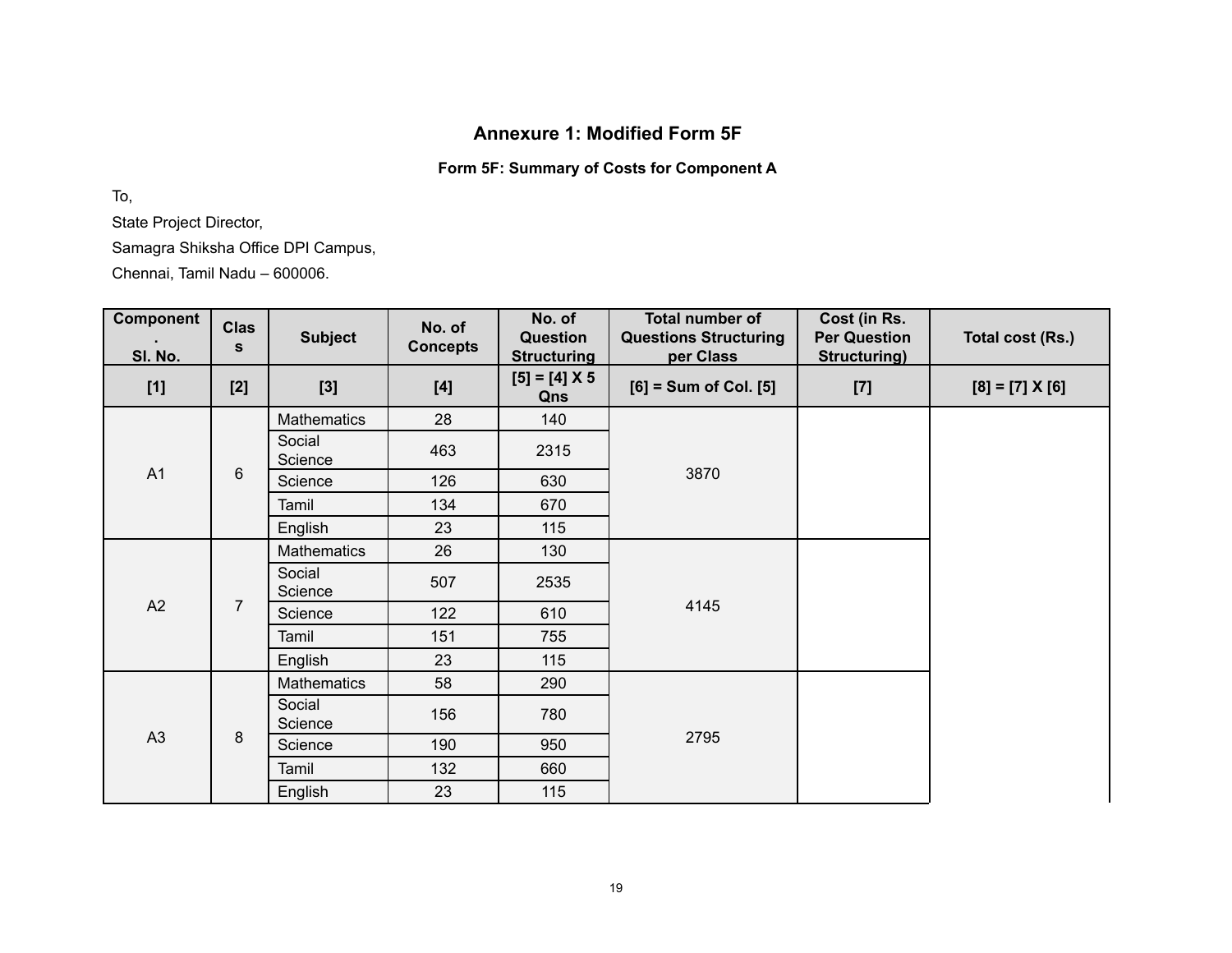| <b>Total of Cost</b> | 10,810                                                | <b>Total of Qns</b> |  |
|----------------------|-------------------------------------------------------|---------------------|--|
|                      | AVERAGE (#1) = [Total of Qns]/ [Total of Cost] in Rs. |                     |  |

We, the undersigned, offer to provide the services for [name of assignment] in accordance with your Request for Proposal dated [date]. Our attached Financial Proposal is for the sum of [amount(s) in words and figures] for undertaking the assignment as per the Terms & Conditions enclosed.

Our Financial Proposal shall be binding upon us subject to the modifications resulting from arithmetic correction, if any, up to the expiration of the validity period of the Proposal, i.e. [date].

We undertake that, in competing for (and, if the award is made to us, in executing) the above contract, we will strictly observe the laws against fraud and corruption in force in India namely ― Prevention of Corruption Act 1988.

We understand you are not bound to accept any Proposal you receive.

Yours sincerely, Authorized Signature [In full and initials]: Name and Title of Signatory: Name of Firm and Address: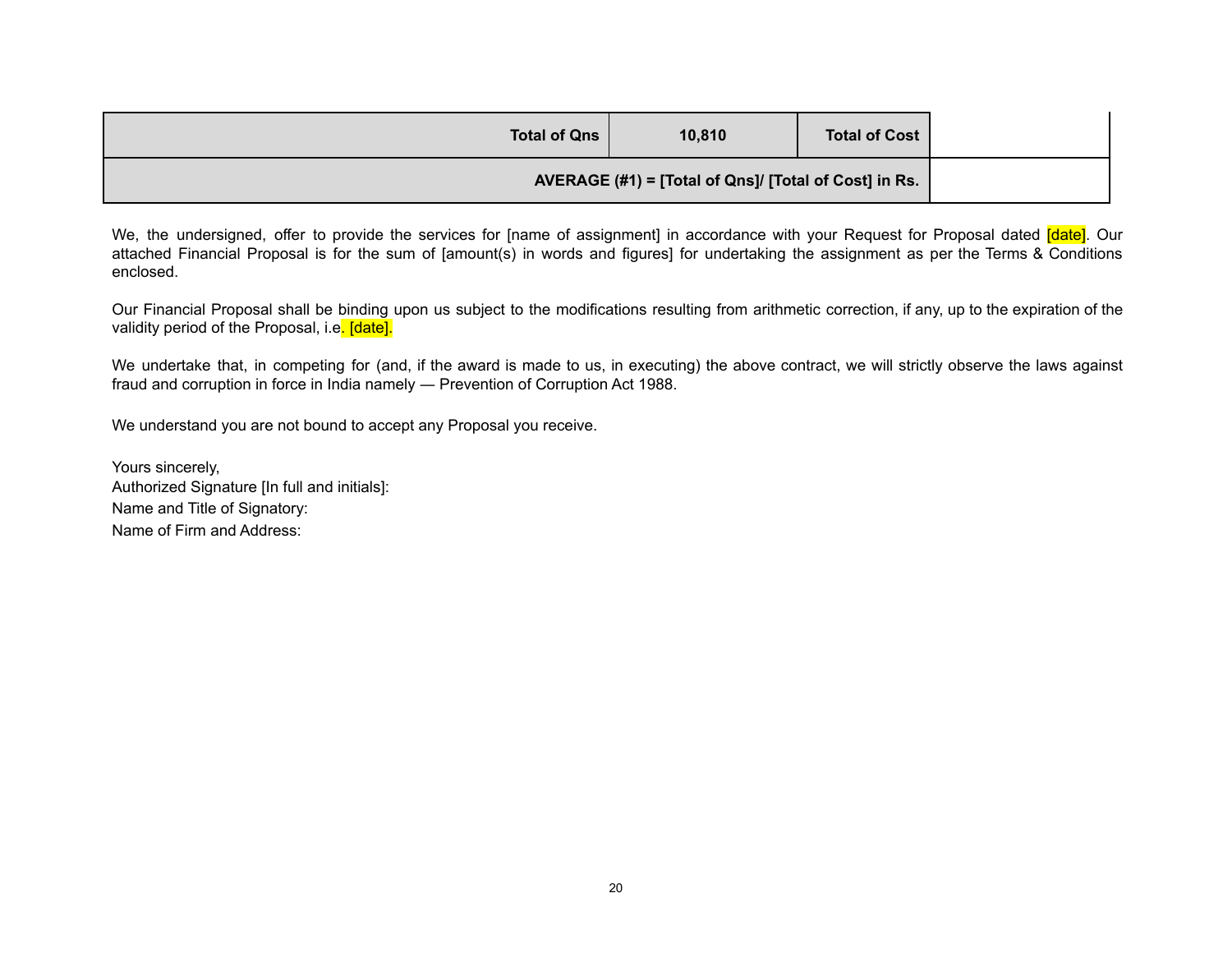### **Form 5G: Summary of Costs for Component B**

To,

State Project Director,

Samagra Shiksha Office DPI Campus,

Chennai, Tamil Nadu – 600006.

| <b>Component SI.</b><br>No. | <b>Class</b>   | <b>Subject</b> | No. of<br><b>Concepts</b> | No. of<br><b>Question</b><br><b>Structuring</b> | Total number of<br><b>Questions</b><br><b>Structuring per</b><br><b>Class</b> | Cost (in Rs. Per<br>Question<br><b>Structuring)</b> | Total cost (Rs.)  |
|-----------------------------|----------------|----------------|---------------------------|-------------------------------------------------|-------------------------------------------------------------------------------|-----------------------------------------------------|-------------------|
| $[1]$                       | $[2]$          | $[3]$          | [4]                       | $[5] = [4] X 5$<br>Qns                          | $[6]$ = Sum of<br><b>Col.</b> [5]                                             | $[7]$                                               | $[8] = [7] X [6]$ |
|                             |                | Mathematics    | 58                        | 290                                             |                                                                               |                                                     |                   |
|                             | 6              | Social Science | 769                       | 3845                                            |                                                                               |                                                     |                   |
| A.1                         |                | Science        | 305                       | 1525                                            | 6270                                                                          |                                                     |                   |
|                             |                | Tamil          | 101                       | 505                                             |                                                                               |                                                     |                   |
|                             |                | English        | 21                        | 105                                             |                                                                               |                                                     |                   |
|                             |                | Mathematics    | 56                        | 280                                             |                                                                               |                                                     |                   |
|                             |                | Social Science | 207                       | 1035                                            |                                                                               |                                                     |                   |
| A.2                         | $\overline{7}$ | Science        | 279                       | 1395                                            | 3610                                                                          |                                                     |                   |
|                             |                | Tamil          | 159                       | 795                                             |                                                                               |                                                     |                   |
|                             |                | English        | 21                        | 105                                             |                                                                               |                                                     |                   |
|                             |                |                |                           | <b>TOTAL of Qns</b>                             | 9,880                                                                         | Total of Cost $\rightarrow$                         |                   |
|                             |                |                |                           |                                                 |                                                                               |                                                     |                   |

We, the undersigned, offer to provide the services for [name of assignment] in accordance with your Request for Proposal dated [date]. Our attached Financial Proposal is for the sum of [amount(s) in words and figures] for undertaking the assignment as per the Terms & Conditions enclosed.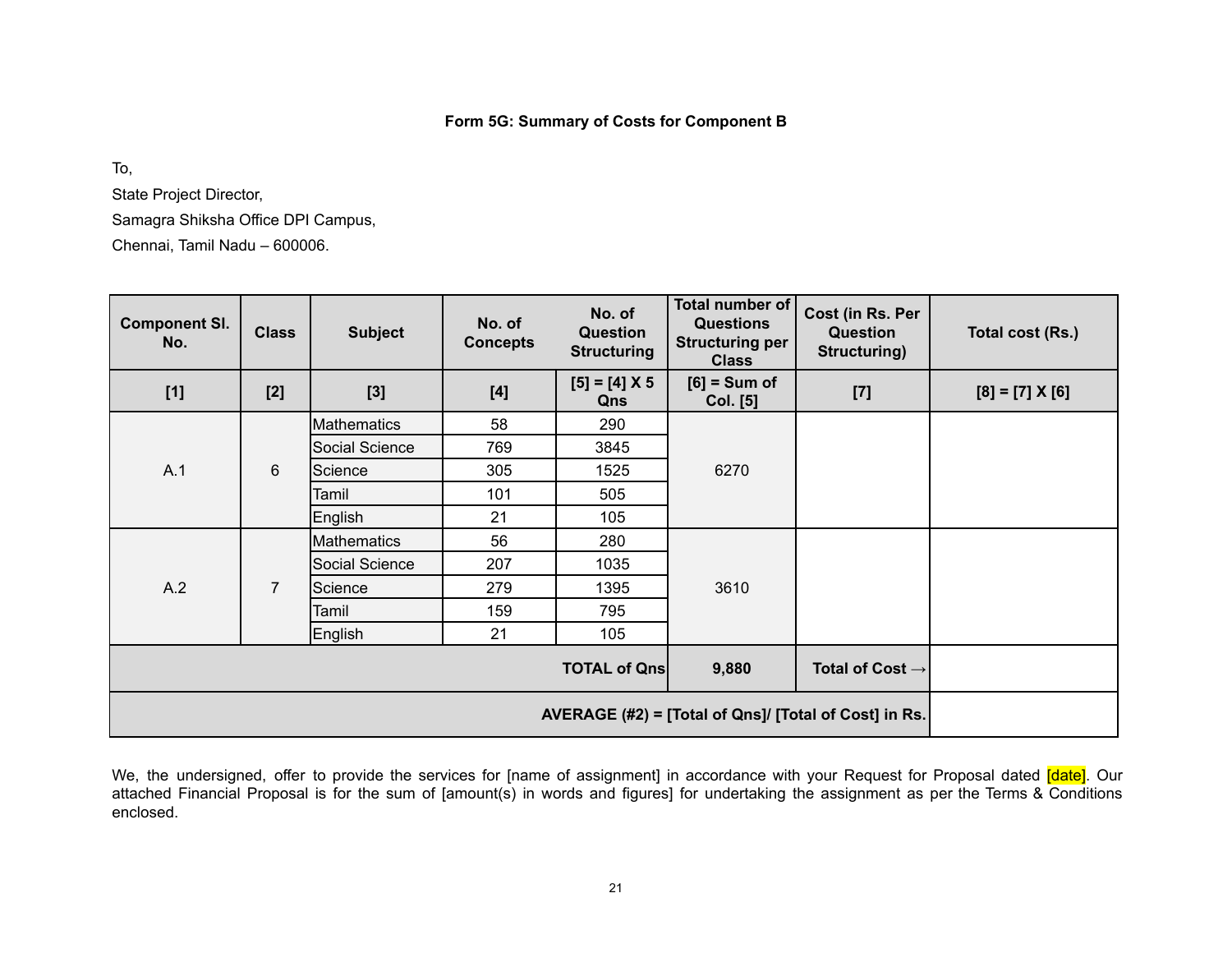Our Financial Proposal shall be binding upon us subject to the modifications resulting from arithmetic correction, if any, up to the expiration of the validity period of the Proposal, i.e. [date].

We undertake that, in competing for (and, if the award is made to us, in executing) the above contract, we will strictly observe the laws against fraud and corruption in force in India namely ― Prevention of Corruption Act 1988.

We understand you are not bound to accept any Proposal you receive.

Yours sincerely, Authorized Signature [In full and initials]: Name and Title of Signatory: Name of Firm and Address: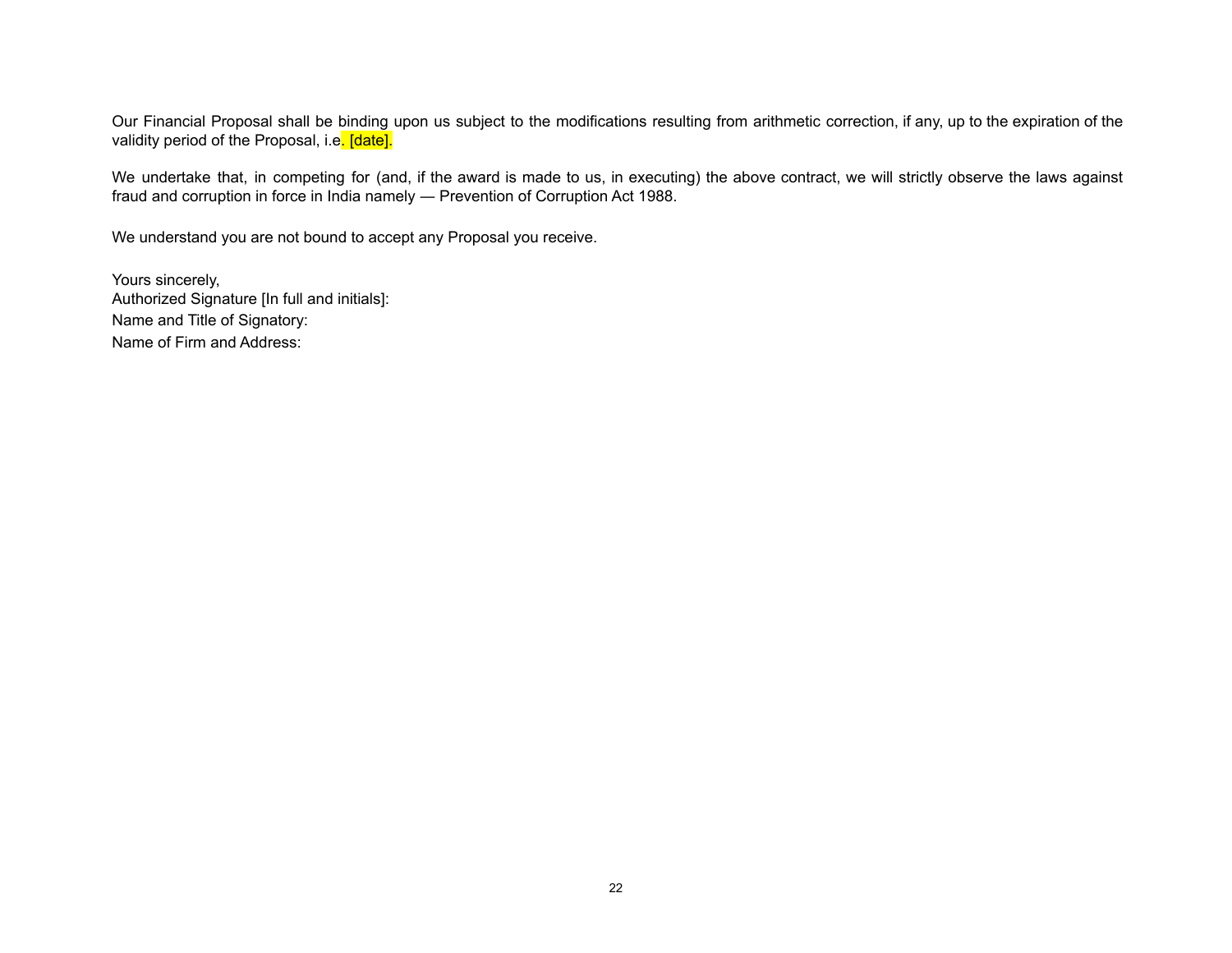# **Form 5H: Summary of Costs for Component C**

To,

State Project Director,

Samagra Shiksha Office DPI Campus,

Chennai, Tamil Nadu – 600006.

| Component.<br>SI No. | <b>Class</b> | <b>Subject</b>             | No. of<br><b>Concepts</b> | No. of Question<br><b>Structuring</b> | <b>Total number of Questions</b><br><b>Structuring per Class</b> | Cost (in Rs.<br>Structuring) | Per Question   Total cost (Rs.) |
|----------------------|--------------|----------------------------|---------------------------|---------------------------------------|------------------------------------------------------------------|------------------------------|---------------------------------|
| $[1]$                | [2]          | $[3]$                      | [4]                       | $[5] = [4] X 5 Qns$                   | $[6]$ = Sum of Col. $[5]$                                        | $[7]$                        | $[8] = [7] \times [6]$          |
|                      |              | Tamil                      | 240                       | 1200                                  |                                                                  |                              |                                 |
|                      |              | English                    | 403                       | 2015                                  |                                                                  |                              |                                 |
|                      |              | Accountancy                | 204                       | 1020                                  |                                                                  |                              |                                 |
|                      |              | <b>Biology</b>             | 217                       | 1085                                  |                                                                  |                              |                                 |
|                      |              | Bio-chemistry              | 418                       | 2090                                  |                                                                  |                              |                                 |
|                      |              | <b>Botany</b>              | 171                       | 855                                   |                                                                  |                              |                                 |
|                      |              | Business math & statistics | 348                       | 1740                                  |                                                                  |                              |                                 |
|                      |              | Chemistry                  | 189                       | 945                                   |                                                                  |                              |                                 |
|                      |              | Commerce                   | 433                       | 2165                                  |                                                                  |                              |                                 |
|                      |              | Computer Application       | 153                       | 765                                   | 29,830                                                           |                              |                                 |
| C.1                  | 11           | Computer Science           | 488                       | 2440                                  |                                                                  |                              |                                 |
|                      |              | Ethics & Indian Culture    | 556                       | 2780                                  |                                                                  |                              |                                 |
|                      |              | Economics                  | 128                       | 640                                   |                                                                  |                              |                                 |
|                      |              | Geography                  | 169                       | 845                                   |                                                                  |                              |                                 |
|                      |              | <b>History</b>             | 220                       | 1100                                  |                                                                  |                              |                                 |
|                      |              | Home Science               | 299                       | 1495                                  |                                                                  |                              |                                 |
|                      |              | <b>Mathematics</b>         | 211                       | 1055                                  |                                                                  |                              |                                 |
|                      |              | Microbiology               | 354                       | 1770                                  |                                                                  |                              |                                 |
|                      |              | Physics                    | 146                       | 730                                   |                                                                  |                              |                                 |
|                      |              | <b>Political Science</b>   | 126                       | 630                                   |                                                                  |                              |                                 |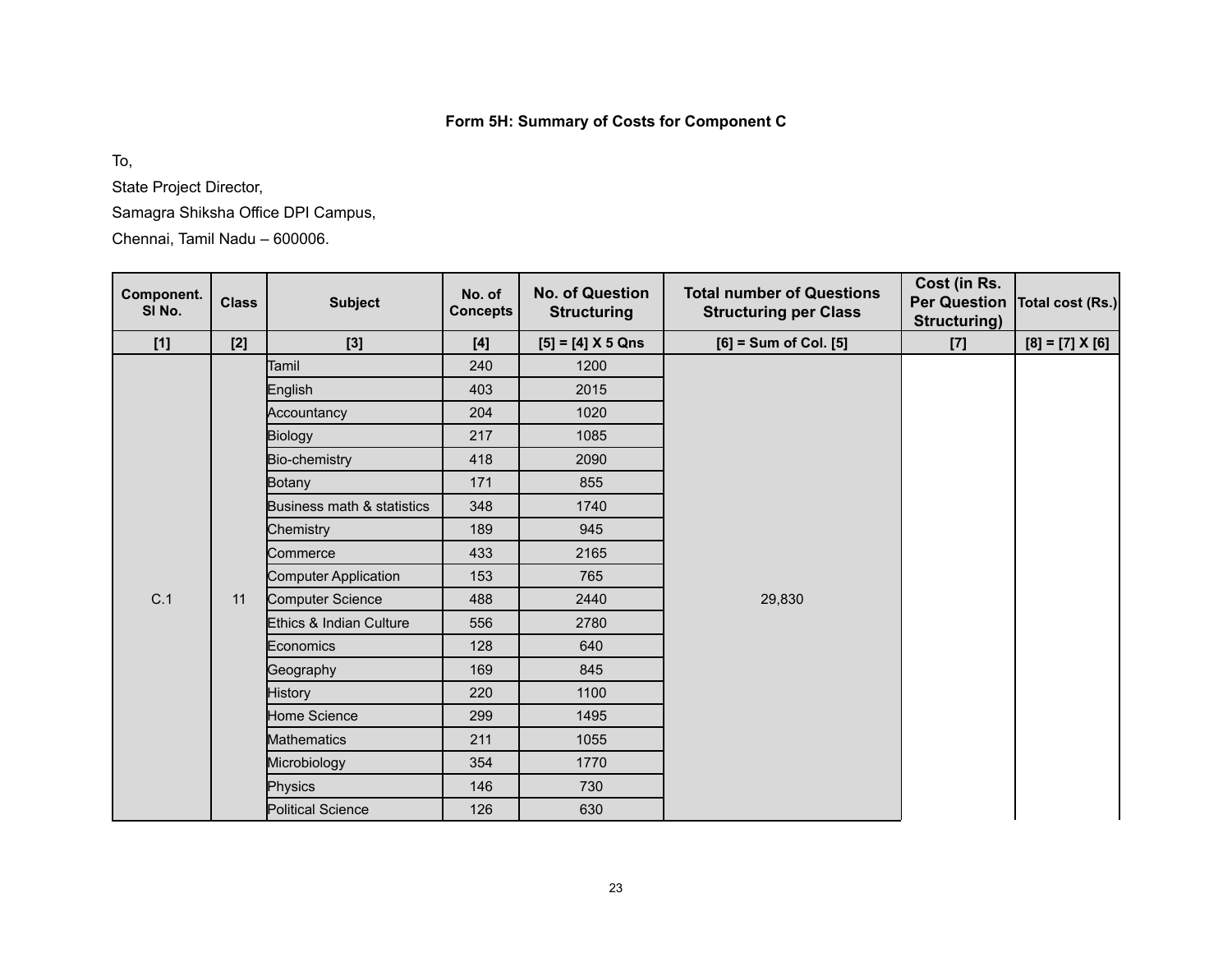|                                                 |                                                       | <b>Statistics</b>            | 219  | 1095 |        |  |  |
|-------------------------------------------------|-------------------------------------------------------|------------------------------|------|------|--------|--|--|
|                                                 |                                                       | Zoology                      | 274  | 1370 |        |  |  |
|                                                 |                                                       | Tamil                        | 535  | 2675 |        |  |  |
|                                                 |                                                       | English                      | 141  | 705  |        |  |  |
|                                                 |                                                       | Accountancy                  | 264  | 1320 |        |  |  |
|                                                 |                                                       | Biology                      | 237  | 1185 |        |  |  |
|                                                 |                                                       | Bio-chemistry                | 159  | 795  |        |  |  |
|                                                 |                                                       | <b>Botany</b>                | 295  | 1475 |        |  |  |
|                                                 |                                                       | Business math & statistics   | 104  | 520  |        |  |  |
|                                                 |                                                       | Chemistry                    | 332  | 1660 |        |  |  |
|                                                 |                                                       | Commerce                     | 237  | 1185 |        |  |  |
|                                                 | 12                                                    | <b>Computer Applications</b> | 144  | 720  |        |  |  |
| C.2                                             |                                                       | Computer Science             | 307  | 1535 | 33,605 |  |  |
|                                                 |                                                       | Ethics & Indian Culture      | 866  | 4330 |        |  |  |
|                                                 |                                                       | Economics                    | 1116 | 5580 |        |  |  |
|                                                 |                                                       | Geography                    | 89   | 445  |        |  |  |
|                                                 |                                                       | <b>History</b>               | 110  | 550  |        |  |  |
|                                                 |                                                       | Home Science                 | 169  | 845  |        |  |  |
|                                                 |                                                       | <b>Mathematics</b>           | 292  | 1460 |        |  |  |
|                                                 |                                                       | Microbiology                 | 331  | 1655 |        |  |  |
|                                                 |                                                       | Physics                      | 404  | 2020 |        |  |  |
|                                                 |                                                       | Political Science            | 271  | 1355 |        |  |  |
|                                                 |                                                       | <b>Statistics</b>            | 61   | 305  |        |  |  |
|                                                 |                                                       | Zoology                      | 257  | 1285 |        |  |  |
| 63,435<br>Total of Cost→<br><b>TOTAL of Qns</b> |                                                       |                              |      |      |        |  |  |
|                                                 | AVERAGE (#3) = [Total of Qns]/ [Total of Cost] in Rs. |                              |      |      |        |  |  |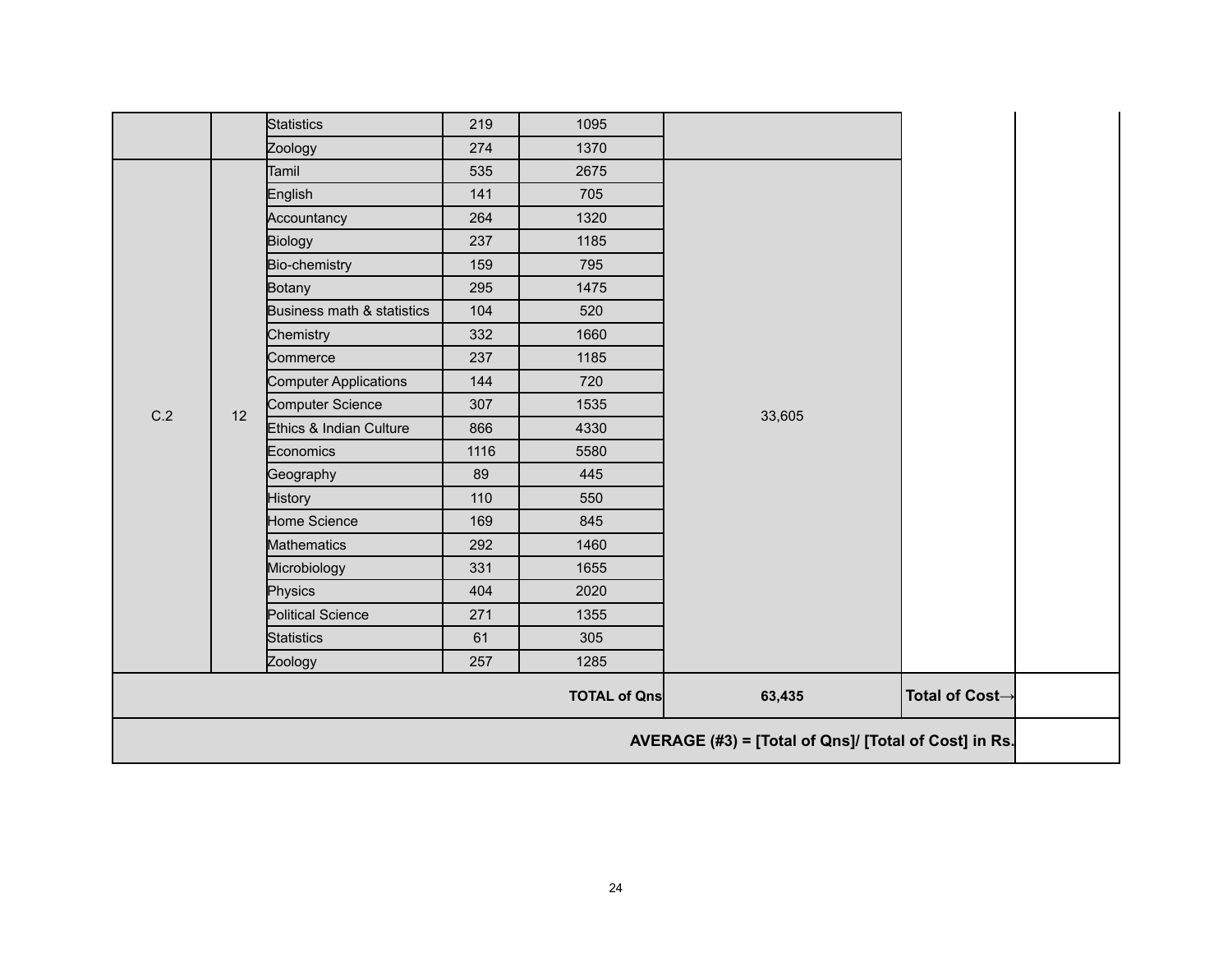#### **Consolidated Average Cost per Question (Rs.)**

| SI.   | <b>Total Cost</b>                                                                                          | <b>Average Cost/ Question (Rs.)</b> |  |  |  |  |
|-------|------------------------------------------------------------------------------------------------------------|-------------------------------------|--|--|--|--|
| $[1]$ | Average (#1) from form 5F                                                                                  |                                     |  |  |  |  |
| $[2]$ | Average (#2) from form 5G                                                                                  |                                     |  |  |  |  |
| $[3]$ | Average (#3) from form 5H                                                                                  |                                     |  |  |  |  |
| $[4]$ | <b>TOTAL (Rs.)</b>                                                                                         |                                     |  |  |  |  |
| [5]   | GRAND AVERAGE (Rs./ Question) = [4] / 3                                                                    |                                     |  |  |  |  |
| [6]   | <b>GRAND AVERAGE in Words</b>                                                                              | <b>Rupees</b>                       |  |  |  |  |
|       | The figure in [5] and [6] in this table shall be the cost that is used to compare the bids across bidders. |                                     |  |  |  |  |

#### **Non-Evaluated Cost**

| SI. | Name of Position       | No. of Days | Total Cost (Rs.) |
|-----|------------------------|-------------|------------------|
|     | Project Manager        | 45          |                  |
|     | Database Administrator | 365         |                  |

Note: The above costs of Project Manager and Database Administrator are non-evaluated costs. These costs are subject to negotiation if they are found to be unreasonable. In case of failure of negotiation, the Authority reserves the right to award the work to the next higher *techno-commercially selected bidder.*

We, the undersigned, offer to provide the services for [name of assignment] in accordance with your Request for Proposal dated [date]. Our attached Financial Proposal is for the sum of [amount(s) in words and figures] for undertaking the assignment as per the Terms & Conditions enclosed.

Our Financial Proposal shall be binding upon us subject to the modifications resulting from arithmetic correction, if any, up to the expiration of the validity period of the Proposal, i.e. [date].

We undertake that, in competing for (and, if the award is made to us, in executing) the above contract, we will strictly observe the laws against fraud and corruption in force in India namely ― Prevention of Corruption Act 1988.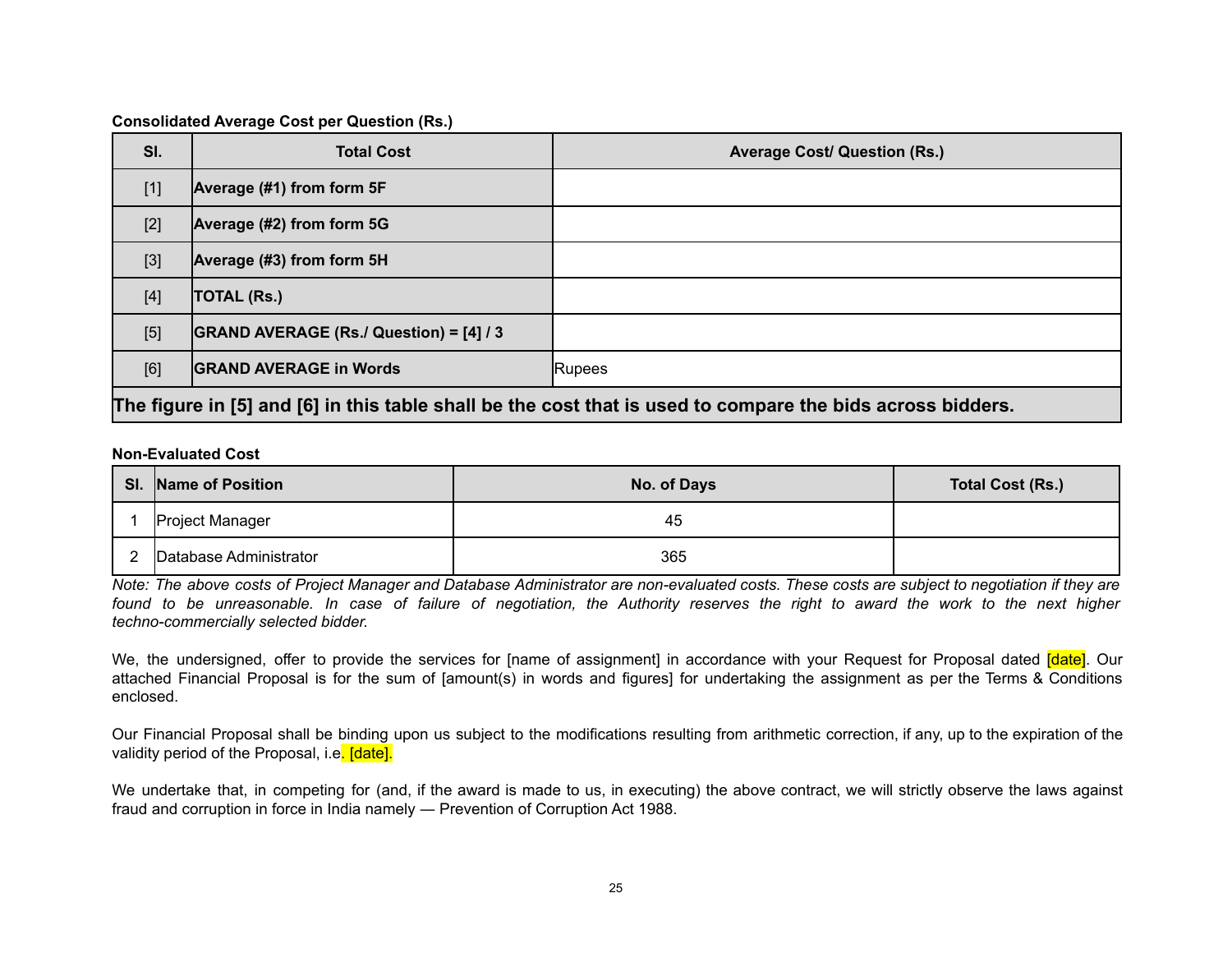We understand you are not bound to accept any Proposal you receive.

Yours sincerely, Authorized Signature [In full and initials]: Name and Title of Signatory: Name of Firm and Address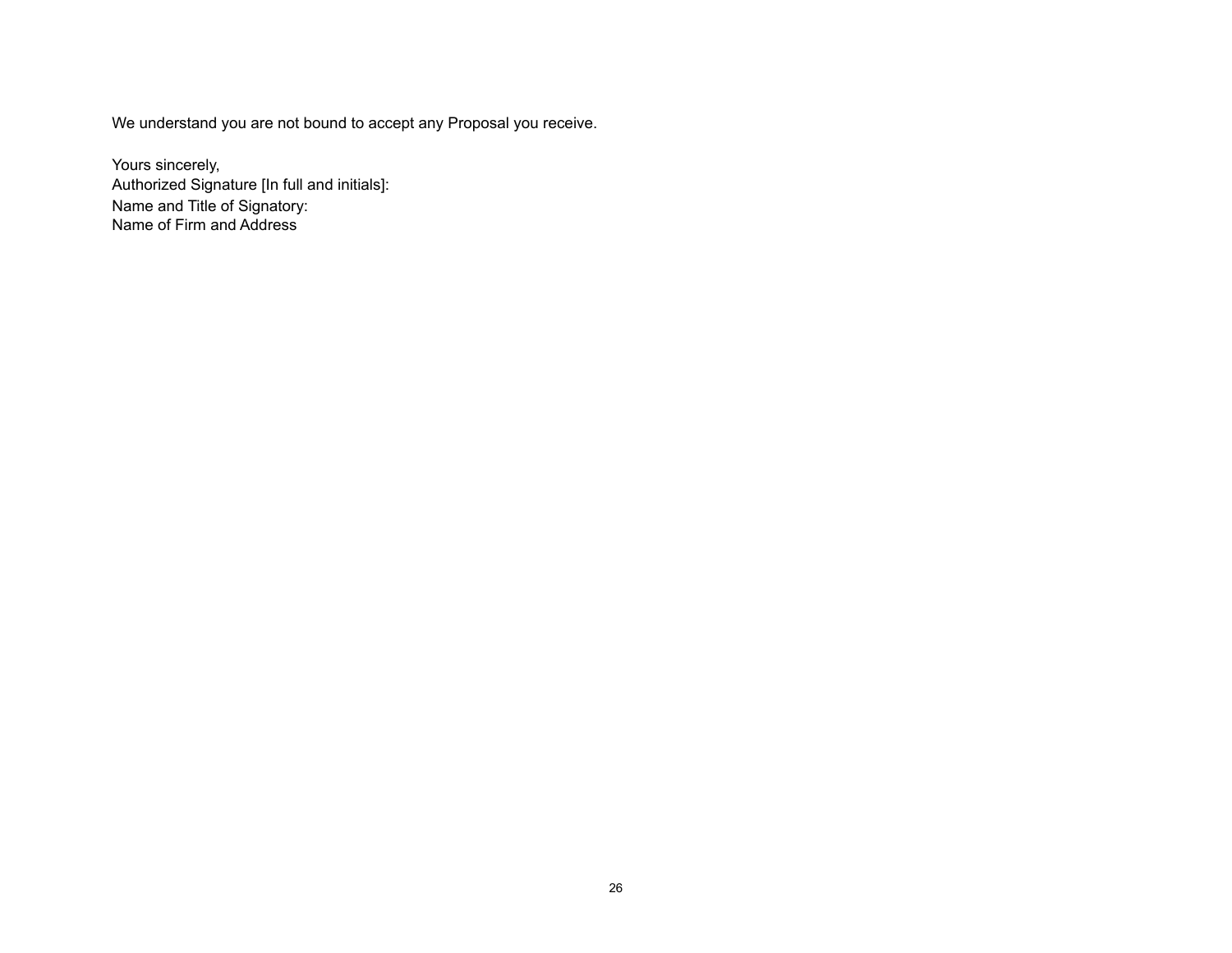# **Annexure 2: Evaluation of Presentation and Academic Resource Profiles and Technical Profiles**

|  |  |  |  | Section 5.1.2, SI. 2 (Technical Presentation) |
|--|--|--|--|-----------------------------------------------|
|--|--|--|--|-----------------------------------------------|

| SI.            | <b>Scoring for Presentation (15 points)</b>                                                                                                                                                                                                                                                                                                                                                                                                                                                                                                                                                                                                                                                                                                 | Total (15 points)                                       |
|----------------|---------------------------------------------------------------------------------------------------------------------------------------------------------------------------------------------------------------------------------------------------------------------------------------------------------------------------------------------------------------------------------------------------------------------------------------------------------------------------------------------------------------------------------------------------------------------------------------------------------------------------------------------------------------------------------------------------------------------------------------------|---------------------------------------------------------|
|                | Overall approach to this engagement: The bidder will be assessed on their:<br>quality of thought<br>a)<br>quality of outputs and<br>b)<br>general overall approach.<br>C)                                                                                                                                                                                                                                                                                                                                                                                                                                                                                                                                                                   | 2 points                                                |
|                | Presentation to include 10 questions (up to 2 can be discussed in detail; the remaining 8 are to be provided<br>as a handout) in which, for each question, the bidder will provide the following:<br>The thinking that went into the creation of the question.<br>a)<br>The reasons for each of the three options provided.<br>b)<br>The quality of documentation provided.<br>C)<br><b>Note:</b>                                                                                                                                                                                                                                                                                                                                           |                                                         |
| $\overline{2}$ | The bidder should note that all 10 questions should be in the "Application" area and not in the<br>Knowledge or Comprehension area. Questions not in the "Application" area will not be marked.<br>Not more than one question can be from one subject in one component.<br>$\bullet$<br>All CVs that are included shall need to be present during the presentation (physically/ remotely) and the<br>$\bullet$<br>individual concerned will be required to present the given question, the choices and explanation. In case<br>the experience during the presentation is not found to be adequate, and if the said bidder is awarded the<br>project, the Office of SS reserves the right to require a replacement of the academic resource. | 0.5 points per question X 10<br>questions $= 5$ points. |
| 3              | Framework for classifying questions as easy, medium and hard:<br>Robustness of framework.<br>a)<br>Ease of implementation at scale.<br>b)                                                                                                                                                                                                                                                                                                                                                                                                                                                                                                                                                                                                   | 2 points                                                |
| 4              | Framework for breaking up questions into Knowledge, Comprehension and Application (or any more<br>appropriate framework).<br>Robustness of framework.<br>a)<br>Ease of implementation at scale.<br>b)                                                                                                                                                                                                                                                                                                                                                                                                                                                                                                                                       | 2 points                                                |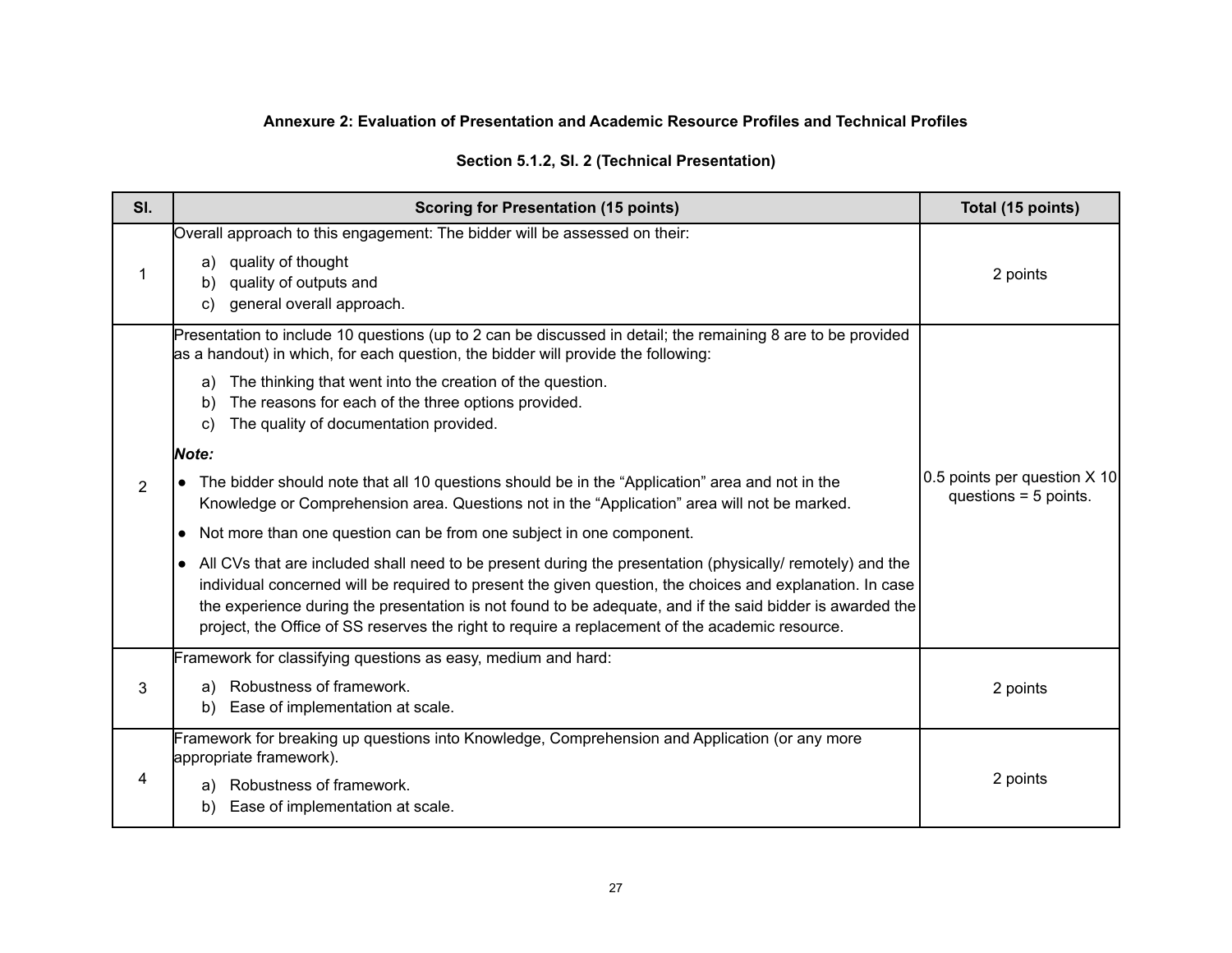| Mechanism for internal quality control for questions, options and explanation provided.                 | 2 points |
|---------------------------------------------------------------------------------------------------------|----------|
| Demo of any in-house technology solution that the bidder may have / uses                                | point    |
| No. of technically sound, and high-quality videos the bidder is intending to provide to the department. | point    |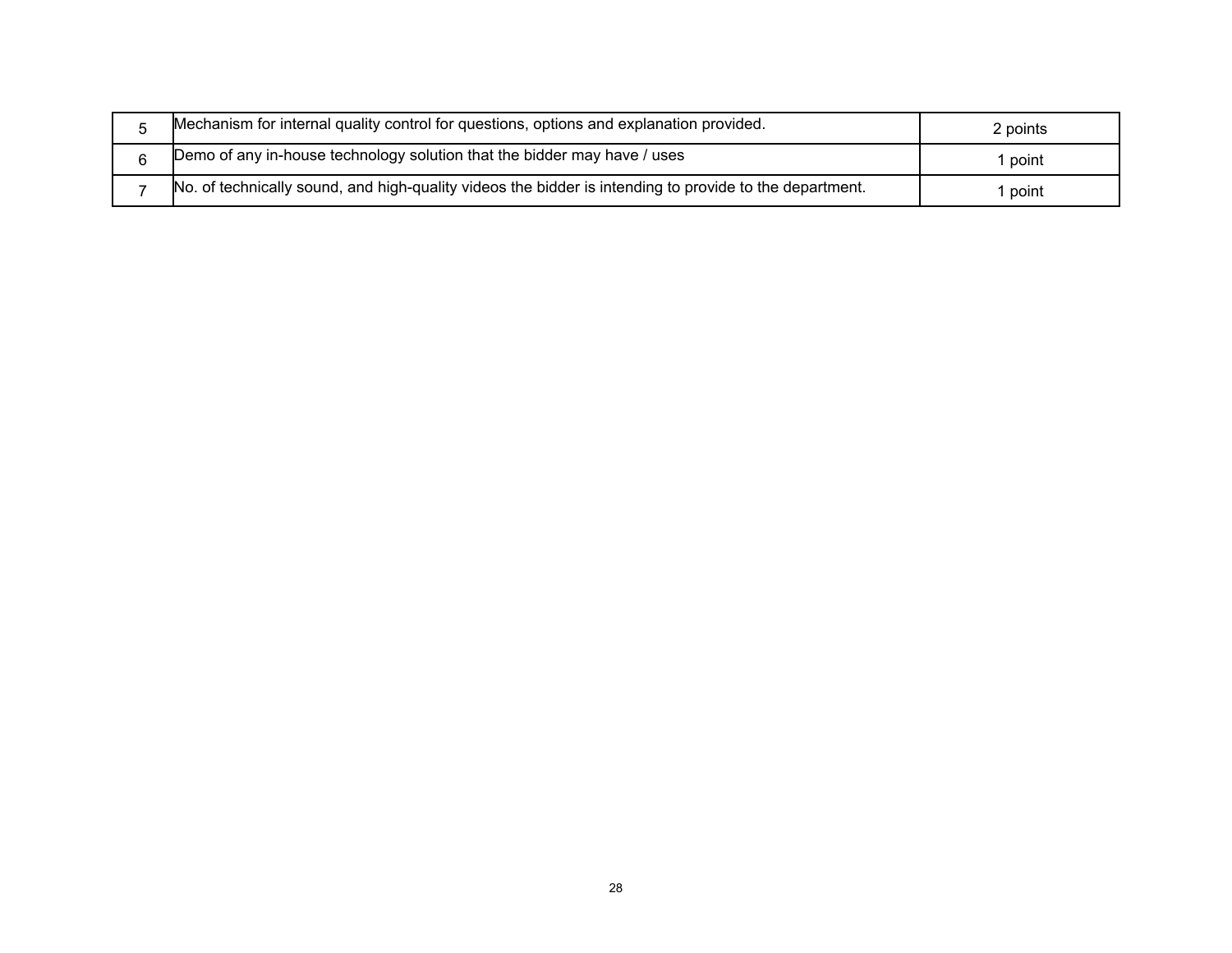| SI. | <b>Name of Profile</b>                                                         | <b>Scoring Criteria</b>                                                                                                                                                                                                                                                                                                                                                                                                                                                                                                |  |
|-----|--------------------------------------------------------------------------------|------------------------------------------------------------------------------------------------------------------------------------------------------------------------------------------------------------------------------------------------------------------------------------------------------------------------------------------------------------------------------------------------------------------------------------------------------------------------------------------------------------------------|--|
| 1   | Project Manager (8<br>points)                                                  | Should have a Bachelor's degree.<br>Relevant experience:<br>o 3 to 4 years: 1 points<br>$o > 4$ to 6 years: 2 points<br>$o > 6$ to 8 years: 3 points<br>$o > 8$ years: 4 point<br>Should have led at least 2 similar projects in preparation of question banks with the private/ public sector [1<br>points $X$ 2 projects = 2 points].<br>Demonstrated understanding of the Education sector – in the public sector space [2 points].                                                                                 |  |
| 2   | <b>Database</b><br>Administrator (7<br>points)                                 | Diploma / Bachelor's degree in Computer Science / IT / Other engineering fields/BCA/ MCA.<br>le.<br>At least 3 years' experience in database administration of similar scale and complexity [4 points].<br>Should have led at least 2 similar projects in preparation of question banks with the private/ public sector [0.5]<br>points $X$ 2 projects = 1 point].<br>Demonstrated understanding of the Education sector - in the public sector space [2 points].                                                      |  |
| 3   | Each Academic<br>Resource Person<br>[35 points across all<br>experts included] | The total marks of 35 shall be given for all the CVs included. So, if one bidder has included 15 CVs (for<br>example), then each CV will be scored out of 35 points and averaged out for a given component. For ease of<br>computation, only the % for scoring each parameter is provided below.<br>Educational qualification of the expert - 10 points<br>Preferable, Master's degree, PhD<br>0<br>Years' of experience in teaching the given subject - 5 points<br>4 to 6 years: 2<br>o<br>$> 6$ to 10 years: 3<br>O |  |

# **Section 5.1.3, Project Team: 50 Points**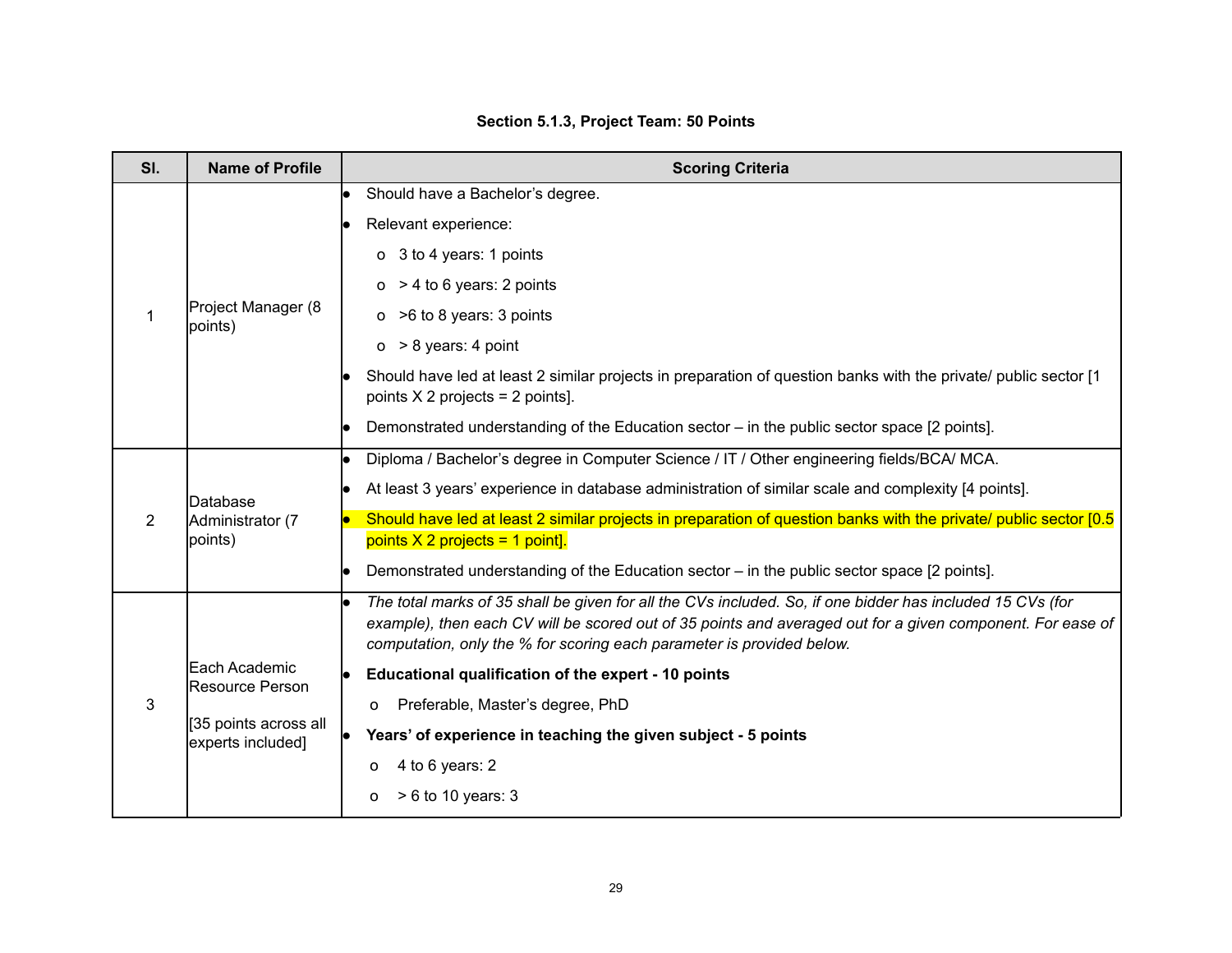|  | $>$ 10 years: 5<br>$\Omega$                                                                                                                                                                                                                                                                                                         |
|--|-------------------------------------------------------------------------------------------------------------------------------------------------------------------------------------------------------------------------------------------------------------------------------------------------------------------------------------|
|  | <b>Education sector experience - 5 points</b>                                                                                                                                                                                                                                                                                       |
|  | Prior experience of working with Government of Tamil Nadu preferable Government school students -<br>10 points                                                                                                                                                                                                                      |
|  | Involvement in similar projects - 5                                                                                                                                                                                                                                                                                                 |
|  | The scores given during the evaluation of the CVs will be subject to change during the presentation, when it shall<br>be expected that all CVs submitted shall be required to present their work in the presentation. For this, the<br>presentation panel can randomly require any of the profiles submitted to present their work. |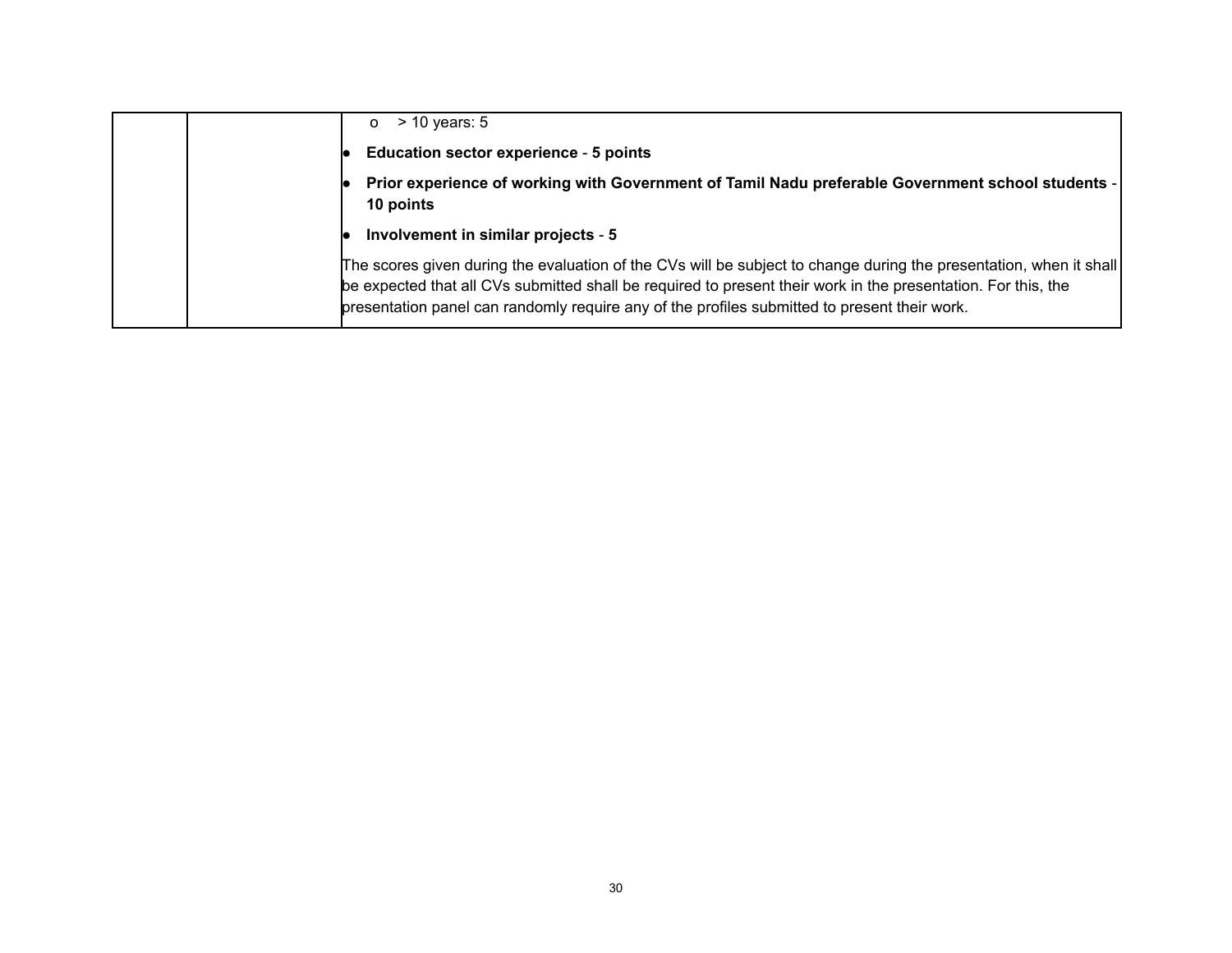| SI. | <b>Particulars</b>                                                                                                                                                                                                                                                                             | <b>Documents to be Provided</b>                                                                                                                                   |
|-----|------------------------------------------------------------------------------------------------------------------------------------------------------------------------------------------------------------------------------------------------------------------------------------------------|-------------------------------------------------------------------------------------------------------------------------------------------------------------------|
| 1.  | Details of the Firm                                                                                                                                                                                                                                                                            |                                                                                                                                                                   |
|     | Name                                                                                                                                                                                                                                                                                           |                                                                                                                                                                   |
|     | Address (Please provide local<br>office registration details (if any))                                                                                                                                                                                                                         |                                                                                                                                                                   |
|     | Telephone                                                                                                                                                                                                                                                                                      |                                                                                                                                                                   |
|     | Email                                                                                                                                                                                                                                                                                          |                                                                                                                                                                   |
|     | Website                                                                                                                                                                                                                                                                                        |                                                                                                                                                                   |
| 2.  | Details of Authorized person<br>(Please attach the power of<br>attorney or board resolution<br>authorising the person to sign on<br>the documents)                                                                                                                                             |                                                                                                                                                                   |
|     | Name                                                                                                                                                                                                                                                                                           |                                                                                                                                                                   |
|     | Address                                                                                                                                                                                                                                                                                        |                                                                                                                                                                   |
|     | Telephone / Email                                                                                                                                                                                                                                                                              |                                                                                                                                                                   |
| 3.  | <b>Registration Details</b>                                                                                                                                                                                                                                                                    |                                                                                                                                                                   |
|     | Date of Incorporation of Firm                                                                                                                                                                                                                                                                  | Copy of Incorporation Certificate of the firm to be<br>provided                                                                                                   |
|     | TAN and GST number                                                                                                                                                                                                                                                                             | Copy of TAN & GST                                                                                                                                                 |
| 4.  | Company Profile and Strength                                                                                                                                                                                                                                                                   | Company background and history<br>No. of full-time employees (documents showing the<br>$\bullet$<br>number of employees on the payroll as of 31 * August<br>2021) |
| 5   | Bidder should have prior working<br>experience with government<br>educational state apex bodies<br>formalized by Memorandum of<br>Understanding/Agreement with<br>such government departments in<br>the past 5 years.<br>Bidder to provide details of the<br>state, body engaged with, year of |                                                                                                                                                                   |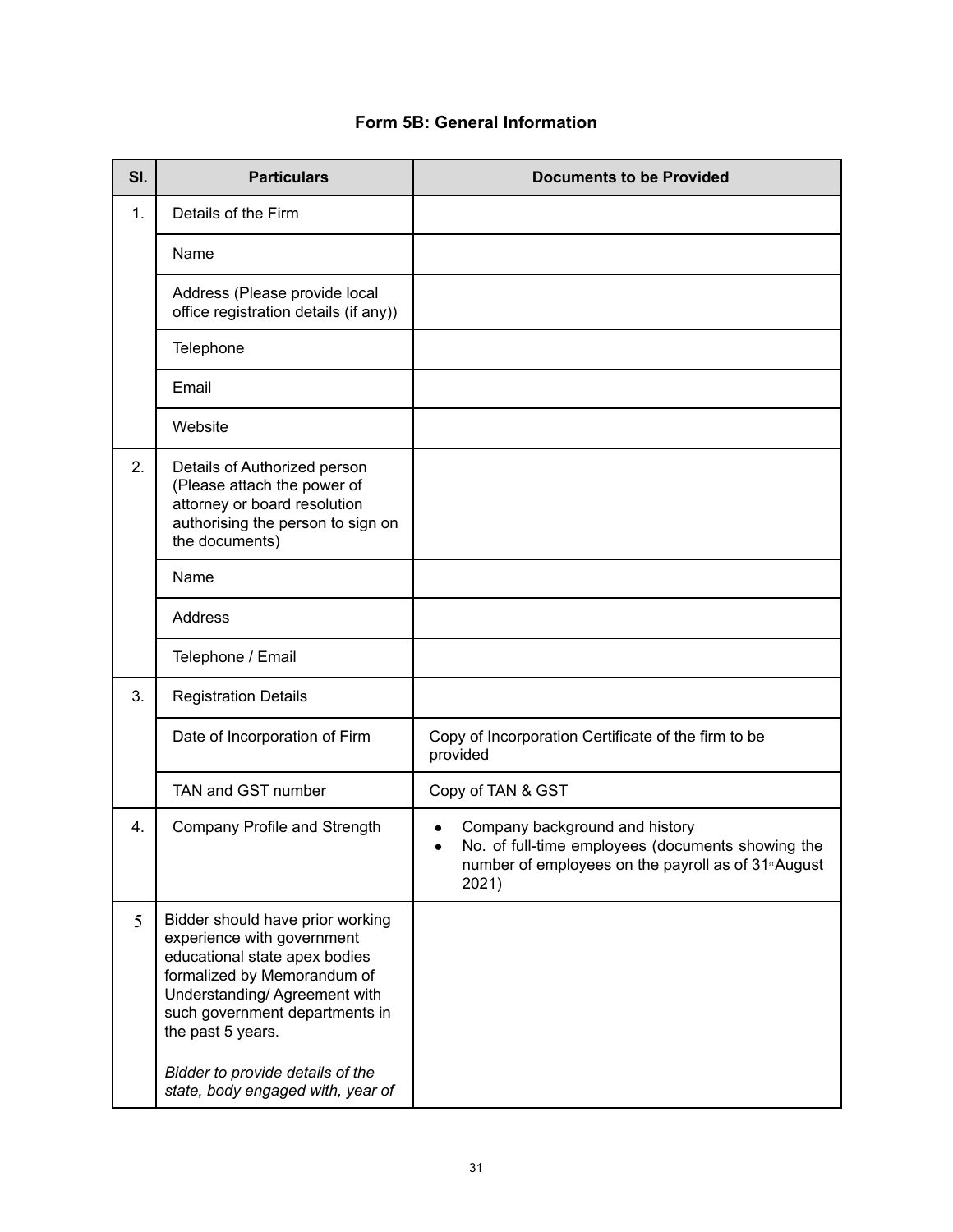|                | commencement and end, and<br>attach copy of MoU/Agreement.                                                                                                                                                                                                                                                                                                                                                                                                  |  |
|----------------|-------------------------------------------------------------------------------------------------------------------------------------------------------------------------------------------------------------------------------------------------------------------------------------------------------------------------------------------------------------------------------------------------------------------------------------------------------------|--|
| 6              | Annual Turnover of last four years<br>((Bidders should provide audited<br>balance<br>sheets<br>and<br>P&L<br>statements for any three of the<br>past four financial years (FY<br>17-18, FY 18-19, FY 19-20,<br>FY20-21). For FY 20-21, if audited<br>statements are<br>not available,<br>provisional statements may be<br>provided.))                                                                                                                       |  |
| $\overline{7}$ | The Bidder should not have been<br>blacklisted by Central/ State<br>Government/ Departments/ PSUs<br>in India as on bid submission date.<br>[Provide self declaration]                                                                                                                                                                                                                                                                                      |  |
| 8              | • Over the last five years (FY<br>17-18 to FY 21-22), the firm<br>should have completed at least<br>two assessment related projects<br>of minimum size of Rs. 50<br>Lakhs (excluding GST) for large<br>scale education and skill<br>development projects for<br>government, government<br>agencies or multilateral<br>agencies or foundations<br>Enter the serial numbers and<br>names of the projects from Form<br>5C, in the space provided<br>alongside. |  |
| 9              | The Bidder should have done at<br>least 5 projects out of which at<br>least one being a Government<br>project with subject-specific<br>assessments for students/<br>teachers in at least one grade for<br>each Component detailed below<br>within the last 3 years (FY 18-19,<br>FY 19-20, FY 20-21).<br>Enter the serial numbers and<br>names of the projects from Form                                                                                    |  |